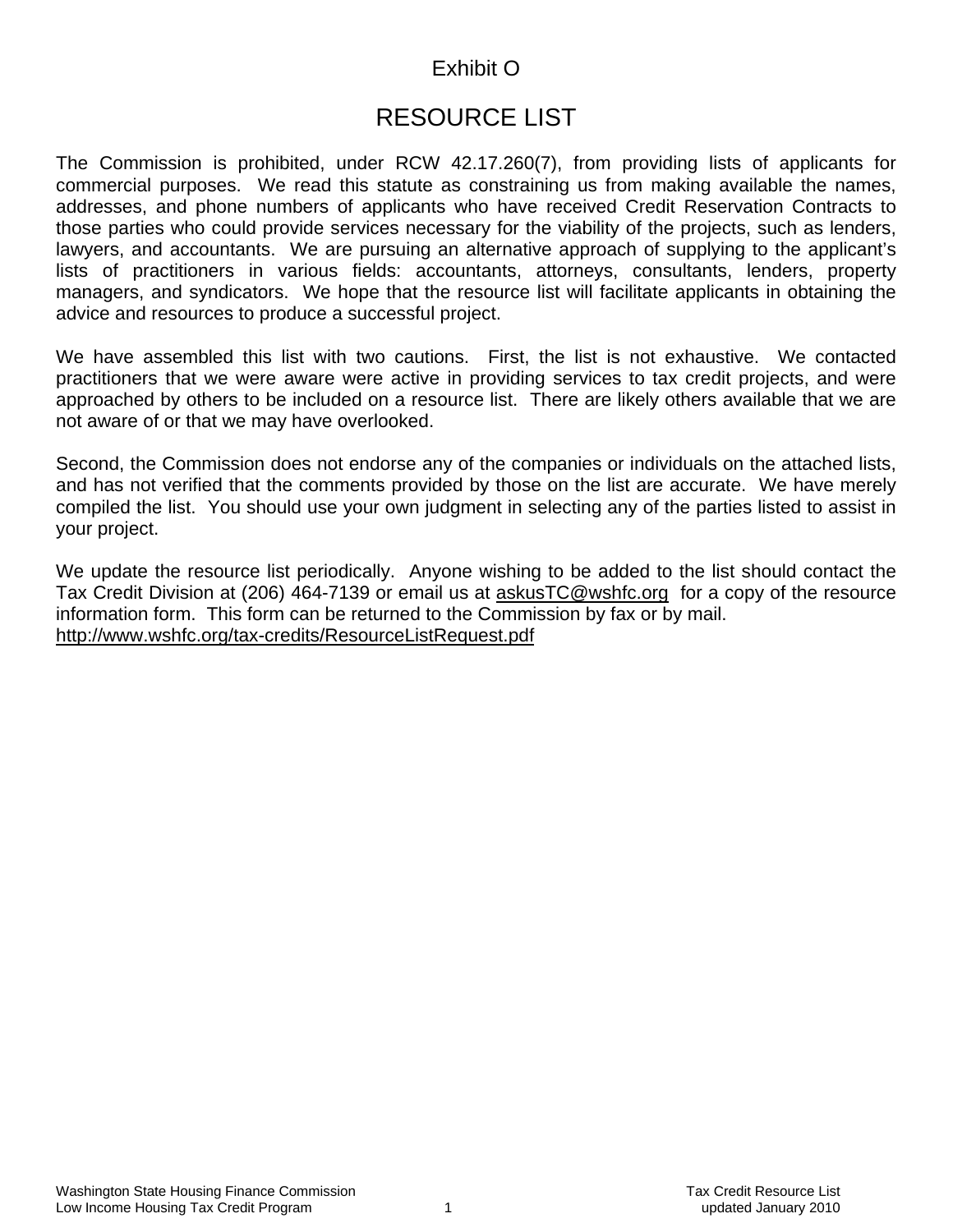# ACCOUNTANTS

# **Alegria & Company, P.S.**

| 601 North 39 <sup>th</sup> Avenue | Contact: | <b>Barry Warner</b> |
|-----------------------------------|----------|---------------------|
| Yakima, WA 98902                  | Phone:   | $(509)$ 575-1065    |
|                                   | Fax:     | $(509)$ 575-1755    |
|                                   | E-mail:  | bwarner@yakcpa.com  |

Alegria & Company provides a full range of audit and tax services including the certification of construction costs and annual audit reporting as well as the 10% certification and tax return preparation

| <b>American Express Tax and Business Services Inc.</b> |          |                                 |
|--------------------------------------------------------|----------|---------------------------------|
| Suite 800                                              | Contact: | Joseph H. Caringella, CPA       |
| One South Wacker Drive                                 | Phone:   | (312) 634-4360                  |
| Chicago, IL 60606-4360                                 | Fax:     | (312) 634-5522                  |
|                                                        | E-mail:  | Joseph.H.Caringella@aexp.com    |
|                                                        |          |                                 |
| Loveridge Hunt & Company PLLC                          |          |                                 |
| 11100 NE Eighth Street                                 | Contact: | Max Hunt; Paul Loveridge; Ron   |
| Suite 410                                              |          | Fechtner                        |
| Bellevue WA 98004                                      | Phone:   | (425) 453-2088                  |
|                                                        | Fax:     | (425) 646-3368                  |
|                                                        | E-mail:  | mhunt@LoveridgeHuntcpa.com      |
|                                                        |          | ploveridge@LoveridgeHuntcpa.com |
|                                                        |          | pfechtner@LoveridgeHuntcpa.com  |

Cost Certifications, 10% Carryover Certification, annual audits, tax return preparation and consulting, compliance testing; Currently serving over 500 entities participating in the Low Income Housing Tax Credit Program

#### **Clark Nuber P.S.**

| 10900 NE $4^{\text{th}}$ Street | Contact: | Vincent J. Stevens, CPA |
|---------------------------------|----------|-------------------------|
| <b>Suite 1700</b>               | Phone:   | (425) 990-7608          |
| Bellevue, WA 98004              | Fax:     | (425) 709-6579          |
|                                 | E-mail:  | vstevens@clarknuber.com |

Accounting, Auditing, Taxes, Federal Compliance, Cost Certifications, Systems consulting and general management consulting

#### **Deloitte & Touche LLP**

| 700 Fifth Avenue | Contact: | Nancy Hadley     |
|------------------|----------|------------------|
| Suite 4500       | Phone:   | $(206)$ 292-1800 |
|                  |          |                  |
| Seattle WA 98104 | Fax:     | $(206)$ 343-7809 |

The Deloitte & Touche Real Estate & Construction Group provides leadership in all areas of real estate including acquisition, development, financing, tax credits, disposition and compliance.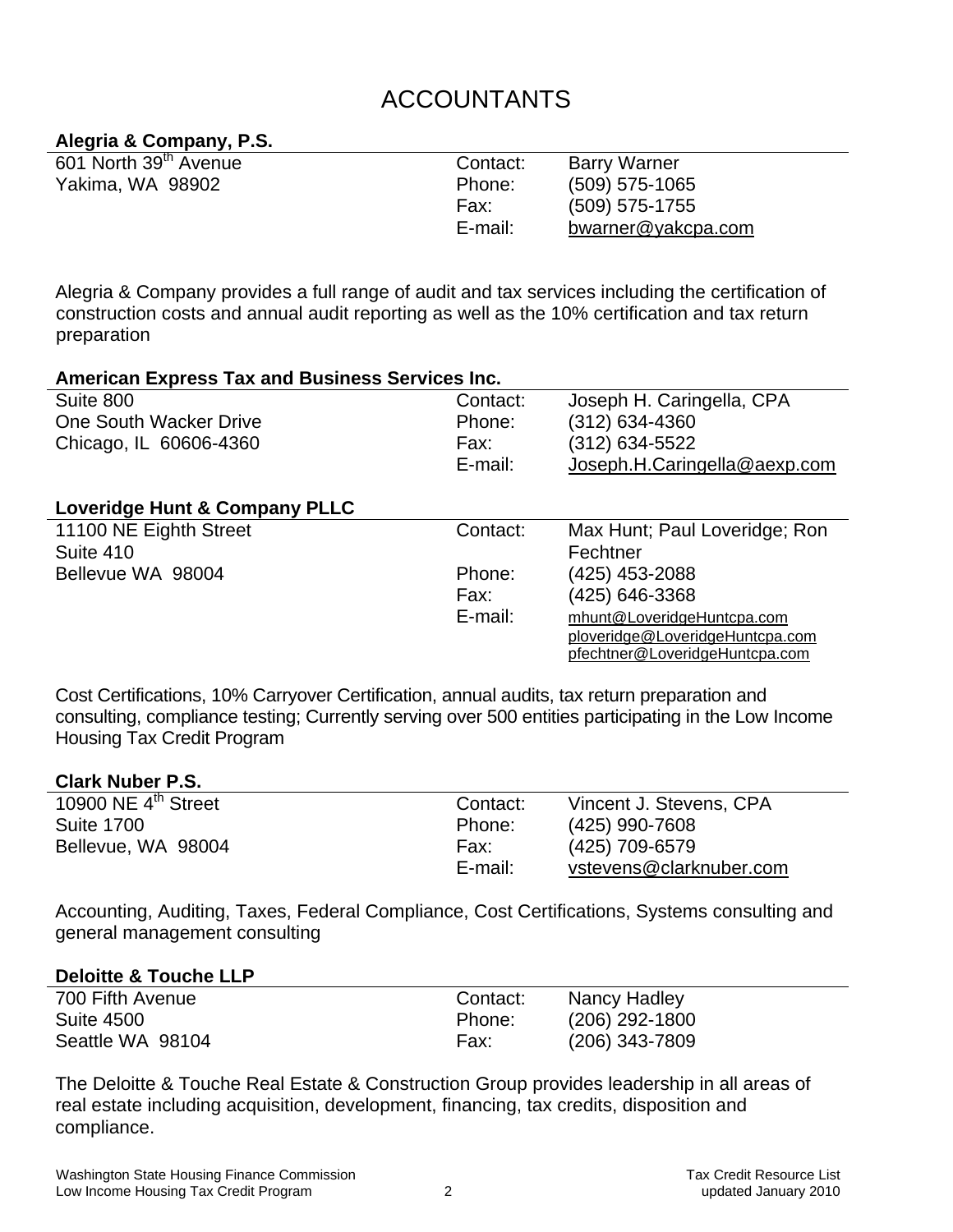# **Deloitte & Touche LLP**

| 3900 US Bancorp Tower  | Contact: | Neal Sacon, Michael Silver |
|------------------------|----------|----------------------------|
| 111 SW Fifth Avenue    | Phone:   | (503) 727-5294 (Sacon)     |
| Portland OR 97204-3698 |          | (503) 727-5215 (Silver)    |
|                        | Fax:     | $(503)$ 219-0340 (Sacon)   |
|                        |          | (503) 219-0336 (Silver)    |

Review internal projections, audit for eligible basis and satisfaction of the "10%" test, assist in discussions with lenders, research tax issues associated with tax credit, and prepare annual tax returns. Assistance with tax credit allocation applications, negotiating with investors and eligible basis audits.

# **Favors Rettig, CPA's, P.S.**

| .                                 |          |                        |
|-----------------------------------|----------|------------------------|
| 1901 65 <sup>th</sup> Avenue West | Contact: | Michael J. Favors, CPA |
| Suite 100                         |          | G. Matthew Rettig, CPA |
| Fircrest, WA 98466                | Phone:   | $(253) 564 - 4993$     |
|                                   | Fax:     | $(253) 564 - 2508$     |
|                                   | E-mail:  | mike@favorscpas.com    |
|                                   |          | matt@favorscpas.com    |
|                                   |          |                        |

Full service CPA firm with over 100 projects providing low income or affordable housing. We specialize in providing our client service available in larger firms.

# **Finney, Neill & Company, P.S.**

| 9757 Greenwood Ave. North | Contact: | Steven Judd, CPA, CMA, CFE |
|---------------------------|----------|----------------------------|
| Seattle, WA 98103         | Phone:   | $(206)$ 298-9811           |
|                           | Fax:     | (206) 298-9772             |
|                           | E-mail:  | sjudd@finneyneill.com      |

A full service CPA firm working with developers, investors, public housing authorities, public development authorities and not-for-profit organizations. 10% and Final Cost Certification Audits; annual financial statement audits; tax return preparation/consulting; single purpose, mixed-use and tax-exempt bond financed projects.

#### **Jacobson Jarvis & Co., PLLC**

| 600 Stewart Street     | Contact: | <b>Marshall Butler</b> |
|------------------------|----------|------------------------|
| <b>Suite 1900</b>      | Phone:   | $(206)$ 628-8990       |
| Seattle, WA 98101-1219 | Fax:     | $(206)$ 628-0432       |
|                        | E-mail:  | marshall@jjco.com      |

Jacobson Jarvis is a full-service certified public accounting firm focusing 100% on the Not-For-Profit community, providing audit, cost certification, tax and consulting services. Our auditors work solely with NFP clients to help them achieve their mission. Our software consultants provide sales, service and training in NFP accounting, fundraising and asset management software.

#### **John L. O'Brien & Company, PLLC**

| 1402 Third Avenue | Contact: | Linda M. Canney, CPA |
|-------------------|----------|----------------------|
| <b>Suite 1305</b> | Phone:   | $(206)$ 624-3636     |
| Seattle, WA 98101 | Fax:     | $(206)$ 624-8660     |
|                   | E-mail:  | lindac@ilobepas.com  |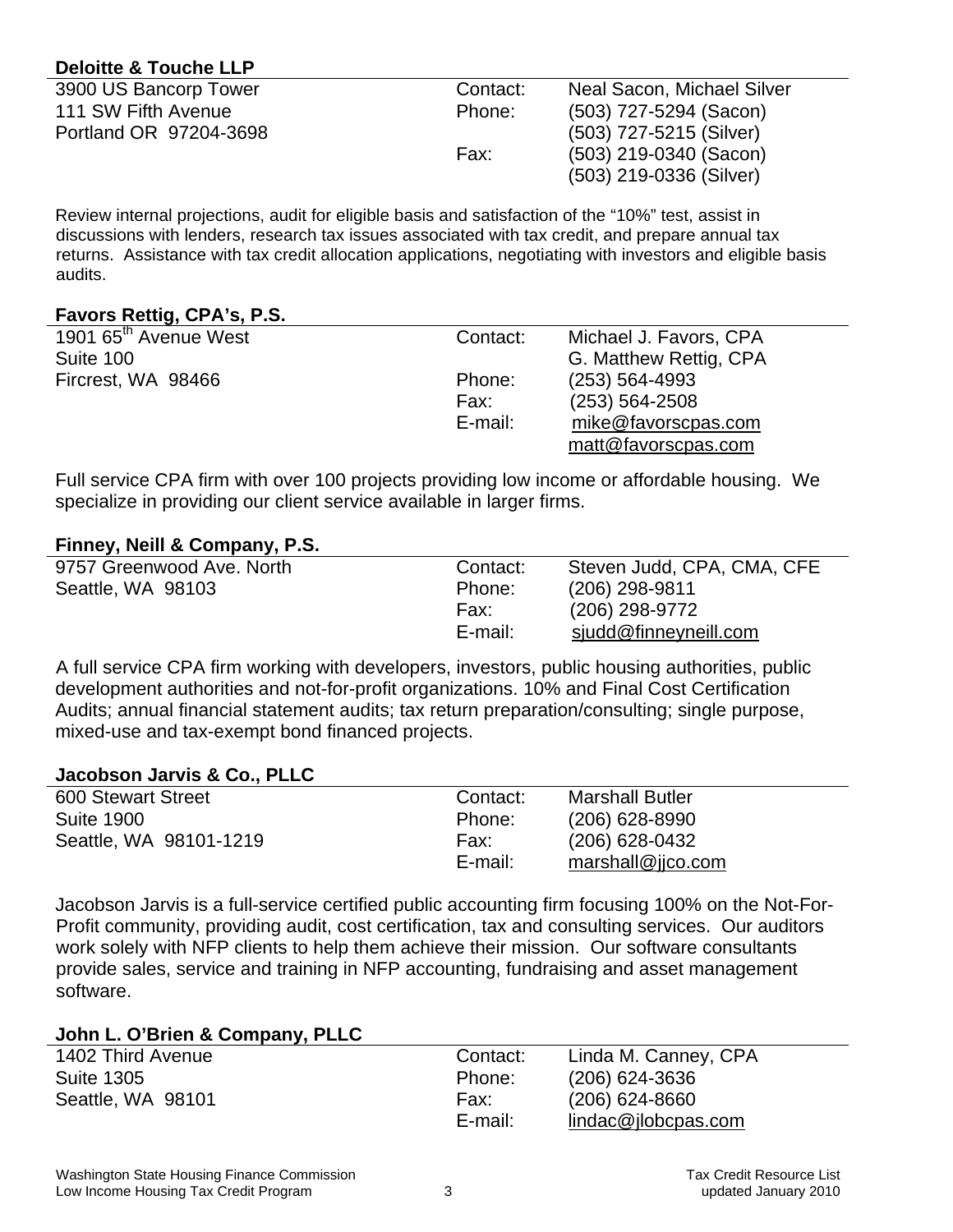10% Test, Final Cost Certification, Audits, Tax Return preparation and Financial statement audits

# **Kolp Lux & Hammack**

| 1715 $114th$ Avenue SE<br>Suite 220<br>Bellevue WA 98004 | Contact:<br>Phone:<br>Fax:            | <b>Robert Kolp</b><br>(425) 454-5430<br>(425) 454-2329                                  |
|----------------------------------------------------------|---------------------------------------|-----------------------------------------------------------------------------------------|
| <b>LeMaster &amp; Daniels PLLC</b>                       |                                       |                                                                                         |
| 10 North Tenth Avenue<br>Yakima WA 98902                 | Contact:<br>Phone:<br>Fax:<br>E-mail: | <b>Ralph Conner</b><br>(509) 453-0123<br>(509) 453-0127<br>rconner@lemaster-daniels.com |

LeMaster & Daniels PLLC has experience with assisting on accounting and taxation matters in regard to developer and associated partnerships. Preparation of 10% and final certification process. Certification of construction costs and annual audit.

# **LeMaster & Daniels PLLC**

| 8817 East Mission<br>Spokane WA 99212                                        | Contact:<br>Phone:<br>Fax:<br>E-mail: | <b>Ardis Ribail</b><br>(509) 928-1714<br>(509) 928-1909<br>aribail@lemaster-daniels.com              |
|------------------------------------------------------------------------------|---------------------------------------|------------------------------------------------------------------------------------------------------|
| <b>LeMaster &amp; Daniels PLLC</b>                                           |                                       |                                                                                                      |
| 800 Seafirst Financial Center<br>West 601 Riverside<br>Spokane WA 99201-0614 | Contact:<br>Phone:<br>Fax:<br>E-mail: | Larry Wyatt<br>(509) 624-4315<br>(509) 624-8874<br>lwyatt@lemaster-daniels.com                       |
| <b>McDirmid Mikkelsen &amp; Secrest PS</b>                                   |                                       |                                                                                                      |
| 926 West Sprague<br>Suite 300<br>Spokane WA 99201-4015                       | Contact:<br>Phone:<br>Fax:<br>E-mail: | Ken Secrest/ Marcie Pettis<br>(509) 747-6154<br>(509) 838-0508<br>kes@mmsps.com<br>mmsmarcie@aol.com |
| Audits and accounting, tax, cost certification audits.                       |                                       |                                                                                                      |

**Nordberg Hammack Kolp & Cash, PS** 

| $915$ 118 <sup>th</sup> Avenue SE<br>Suite 280 | Contact: | Robert A. Kolp, CPA/Scott M. Nordberg, CPA,<br>CMA |
|------------------------------------------------|----------|----------------------------------------------------|
|                                                | Phone:   | (425) 450-9995                                     |
| Bellevue, WA 98005                             | Fax:     | (425) 450-9994                                     |
|                                                |          |                                                    |
|                                                | E-mail:  | bakcpa@nhkc-cpa.com                                |
|                                                |          | smncpa@nhkc-cpa.com                                |
|                                                |          |                                                    |

Full-service CPA firm specializing in low income housing including 10% Test Cost Certification Audits, Final Cost Certification Audits, Tax Preparation/Consulting & Financial Statement **Audits**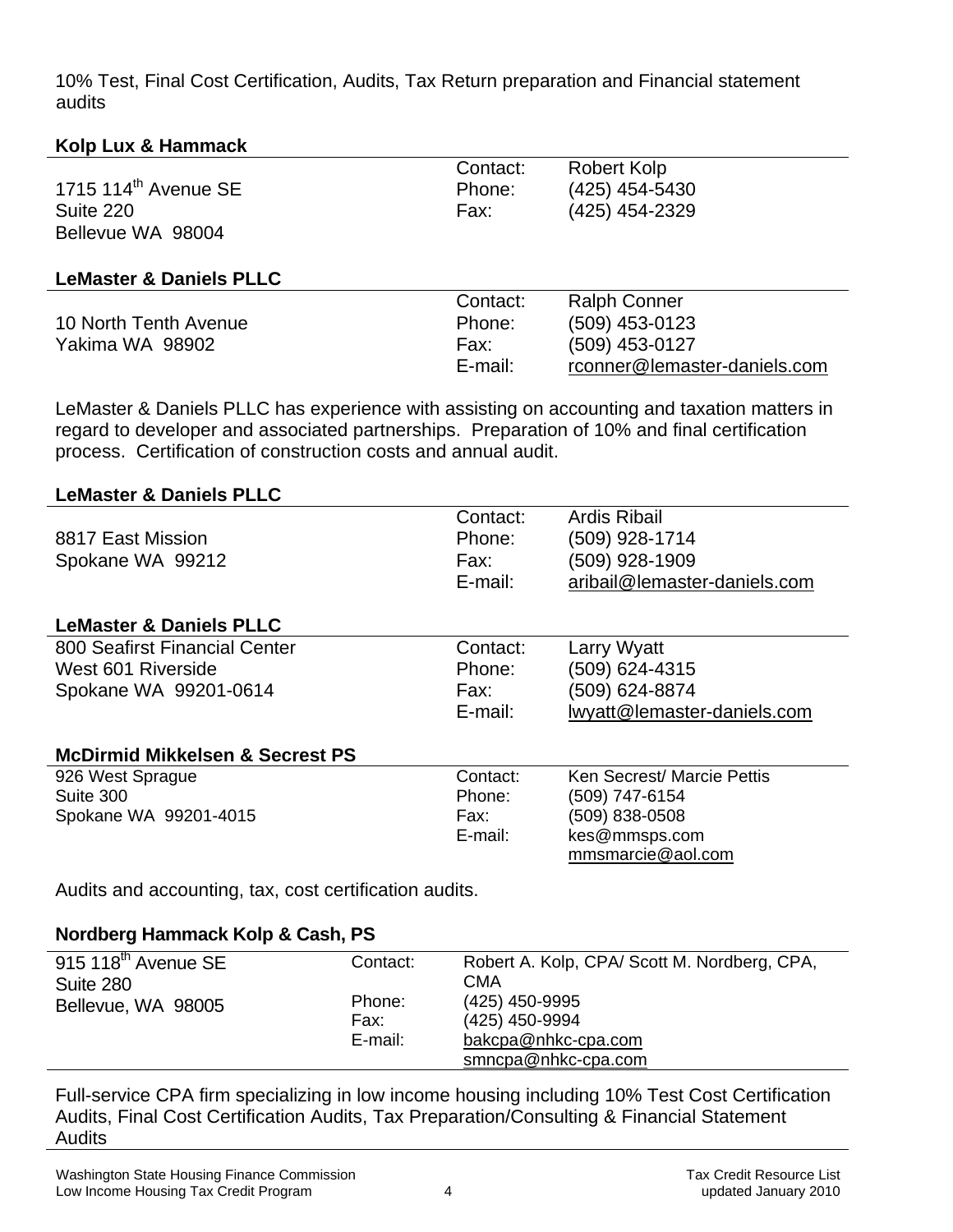# **Novogradac & Company LLP**

| 246 First Street       | Contact: | <b>Stephen Tracy</b>     |
|------------------------|----------|--------------------------|
| Suite 500              | Phone:   | $(415)$ 356-8010         |
| San Francisco CA 94105 | Fax:     | $(415)$ 356-8001         |
|                        | E-mail:  | stephen.tracy@novoco.com |
|                        |          |                          |

10% Test Cost Certification Audits, Final cost Certification Audits, Tax Return Preparation/Consulting, Financial Statement Audits, Appraisal Services, Consulting Services (e.g., IRS section 42), and Tax Credit application preparation.

| <b>Reznick Fedder &amp; Silverman CPAs PC</b> |          |                  |
|-----------------------------------------------|----------|------------------|
| 5607 Glenridge Drive                          | Contact: | Edward Lusk, Jr. |
| Suite 500                                     | Phone:   | (404) 847-9447   |
| Atlanta GA 30342                              | Fax:     | (404) 847-9495   |

Forecasts, Cost Certifications, Annual Audits. 10% Carryover Certifications, Section 42 compliance testing and instruction, NOI Audits, Consulting (i.e., Tax and Transacting), Tax Return Preparation.

# **Squires Maddux & Company, PLLC**

| 100 Second Avenue S | Contact:                      | John Maddux/Gary Squires |
|---------------------|-------------------------------|--------------------------|
| Suite 270           | Phone:                        | (425) 712-0515           |
| Edmonds, WA 98020   | Fax:                          | (425) 778-0448           |
|                     | E-Mail john@squiresmaddux.com |                          |

Ten percent carryover certifications, final cost certifications, audits and tax return preparation

#### **Watson & Associates, P.S.**

| <b>600 University Street</b> | Contact: | Karen Oatey.            |
|------------------------------|----------|-------------------------|
| <b>Suite 2828</b>            | Phone:   | (206) 829-1401 ext. 102 |
| Seattle, WA 98101            | Fax:     | $(206)$ 382-3558        |
|                              | E-Mail   | Karen@watsoncpas.com    |
|                              |          |                         |

10% Test Cost Certification Audits; Final Cost Certification Audits, Tax Return preparation; Financial Statement Audits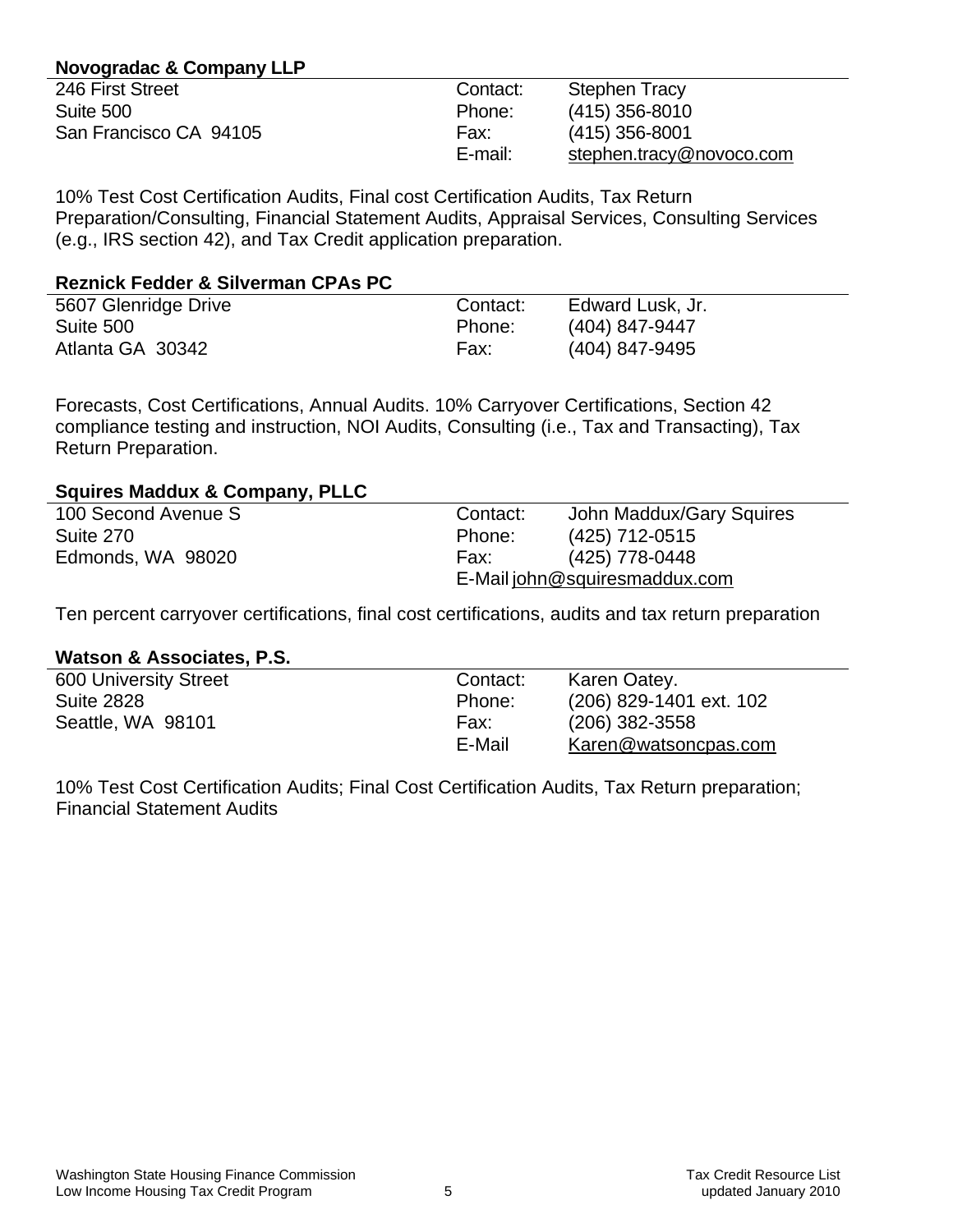# ATTORNEYS

# **Bjornson Law Offices PC**

|                          | Contact: | David Bjornson          |
|--------------------------|----------|-------------------------|
| 2809 Great Northern Loop | Phone:   | (406) 721-8896          |
| Suite 100                | Fax:     | $(406)$ 541-8900        |
| Missoula MT 59808        | E-mail:  | bjorlaw@bjornsonlaw.com |

David Bjornson is a CPA and an attorney. Has represented owners, developers and non-profit entities in the acquisition, development, construction and financing of affordable housing. Experienced in advising clients on projects in WA, MT, OK and TX. Has a Masters of Law in taxation from NYU, and practiced law in Seattle with the accounting firm of Touche, Ross & Co., and the law firm of Bogle & Gates.

#### **Cairncross & Hempelmann, PS**

|                        | Contact: | Shaun A. Grill       |
|------------------------|----------|----------------------|
| 524 Second Avenue      | Phone:   | $(206)$ 587-0700     |
| Suite 500              | Fax:     | $(206)$ 587-2308     |
| Seattle, WA 98104-2323 | E-mail:  | sgill@cairncross.com |

Legal representation specializing in tax credit financings, including historic tax credits, low income tax credits, redevelopment tax credits, new markets tax credits, 1031 exchanges and 1031 tenant-in-common syndications.

#### **Debora Juarez- Williams Kastner**

|                              | Contact: | Debora Juarez-Williams Kastner |
|------------------------------|----------|--------------------------------|
| <b>Two Union Square</b>      | Phone:   | $(206)$ 628-6781               |
| 601 Union Street, Suite 4100 | Fax:     | $(206)$ 628-6611               |
| Seattle, WA 98101            | E-mail:  | djuarez@williamsKastner.com    |

A Full Service law firm with extensive experience in LIHTC, Housing Bonds, and Nonprofit Housing programs

#### **Drummond Woodsum & MacMahon**

|                            | Contact: | Greg Sample        |
|----------------------------|----------|--------------------|
| 235 Commercial Street      | Phone:   | $(800)$ 727-1941   |
| PO Box 9781                | Fax:     | (207) 772-3762     |
| Portland, Maine 04104-5081 | E-mail:  | gsample@dwnlaw.com |

In its Indian Law Group, Drummond Woodsum & MacMahon has more than 50 years experience representing Indian tribes, tribal housing authorities, and responsible developers doing business with tribes, including complex tax and commercial financing transactions. In the last 15 years, the firm has also represented housing authorities, non-profit and for-profit developers, lenders or tax credit investors in nearly 100 tax credit- and/or bond-financed lowincome housing projects in a number of states. Working with local counsel, Drummond Woodsum has a particular interest in working for tribes, their TDHEs, or other parties to tribal housing projects financed with bonds or tax credits.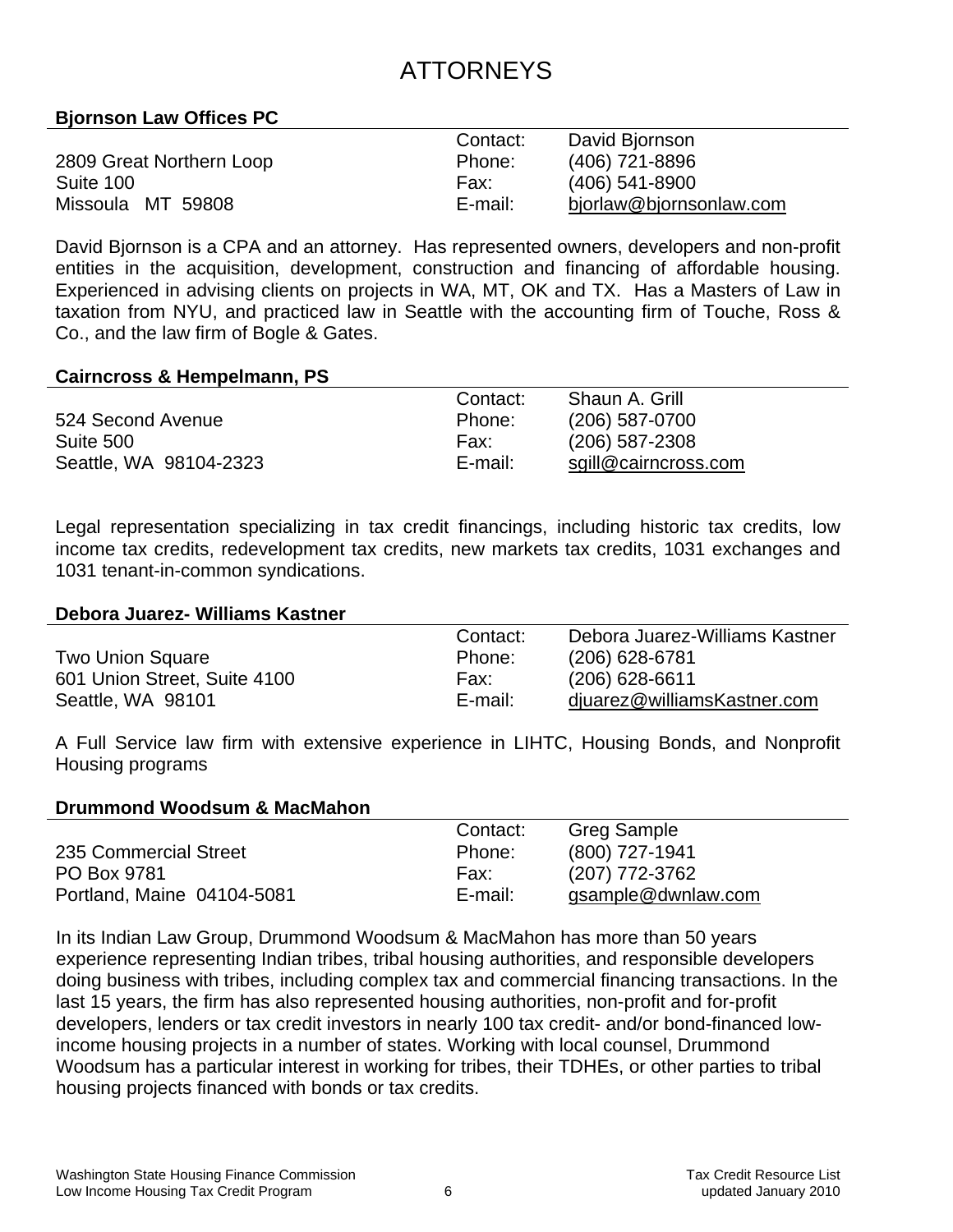# **Foster Pepper & Shefelman PLLC**

| 1111 Third Avenue              | Contact: | Deborah Winter   |
|--------------------------------|----------|------------------|
| <b>Suite 3400</b>              | Phone:   | $(206)$ 447-4400 |
| Seattle WA 98101               | Fax:     | (206) 447-9700   |
|                                | E-mail:  | wintd@foster.com |
| Foster Pepper & Shefelman PLLC |          |                  |
| 422 West Riverside Avenue      | Contact: | Jeff Nave        |
| <b>Suite 1310</b>              | Phone:   | (509) 777-1601   |
| Spokane, WA 99201-0302         | Fax:     | (800) 533-2202   |
|                                | E-mail:  | navej@foster.com |

FP&S provides legal representation of housing authorities, nonprofit and for-profit organizations, tribal entitles and equity investors on tax credit projects and on bond financings. Tax Credit experience includes HOPE VI mixed finance projects, tribal housing projects involving NAHASDA funds, tax-exempt general partners, and "4%" credits for bond-financed buildings.

#### **Garvey Schubert & Barer**

| 18 <sup>th</sup> Floor   | Contact: |                |
|--------------------------|----------|----------------|
| Second & Seneca Building | Phone:   | (206) 816-1342 |
| Seattle, WA 98101-2939   | Fax:     | (206) 464-0125 |

Garvey Schubert Barer provides the full range of legal services with respect to affordable housing transactions. Ruth Sparrow represents public housing authorities, and private and nonprofit developers and investors in mixed finance, low-income housing and historic rehabilitation tax credit transactions nationwide, primarily with respect t tax credit and HUD issues. Lori Salzarulo represents developers of affordable housing with respect to real estate acquisition and development, and financing.

# **Hawkins Delafield & Wood LLP**

| One Embarcadero Center, Suite 3820 | Contact: | John O. Renken   |
|------------------------------------|----------|------------------|
| San Francisco, CA 94111            | Phone:   | $(415)$ 486-4212 |
|                                    | Mobile:  | (415) 793-8484   |

Hawkins Delafield & Wood LLP is the number one Bond Counsel firm in the country with respect to housing financings. Since 1980, Hawkins has served as Bond Counsel for more than 1,850 housing bond issues aggregating more than \$77.4 billion, more than any other firm.

# **Kantor Taylor Nelson & Boyd PC**

| 1501 Fourth Avenue | Contact: | Mark Kantor      |
|--------------------|----------|------------------|
| <b>Suite 1610</b>  | Phone:   | $(206)$ 625 9898 |
| Seattle WA 98101   | Fax:     | $(206)$ 625-9951 |

Legal services include preparation and/or review of real estate acquisition documents, preparation and negotiation of developer, construction and management agreements, review of proposed equity financing commitments and preparation of all equity financing documents, including partnership agreements, legal opinions, tax opinions and related documents.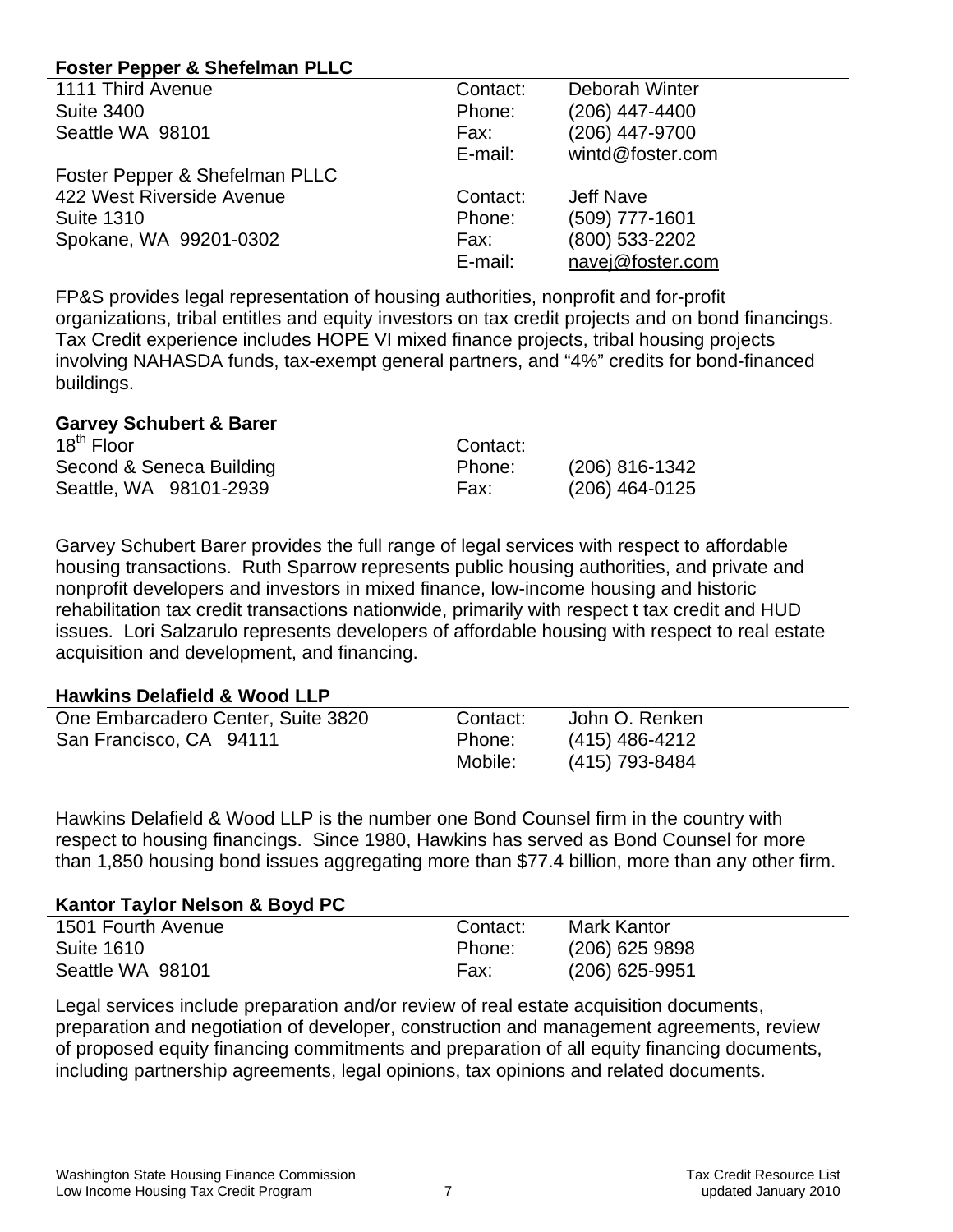| Law Offices of Gary E. Suoja |         |                     |
|------------------------------|---------|---------------------|
| 200 First Avenue West        | Phone:  | (206) 505-7995      |
| Suite 403                    | Fax:    | (206) 505-7994      |
| Seattle WA 98119             |         |                     |
|                              |         |                     |
| <b>Linda Moore</b>           |         |                     |
| 5880 South Mutiny Bay Road   | Phone:  | (360) 331-2406      |
| Freeland WA 98249            | Fax:    | (360) 331-3427      |
|                              | E-mail: | Igmoore@whidbey.com |
|                              |         |                     |

Full range of legal services and financial consultation relating to low-income housing.

# **Miller Nash LLP**

| 3500 US Bancorp Tower          | Contact: | <b>Ronald Shellan</b>  |
|--------------------------------|----------|------------------------|
| 111 SW Fifth Avenue, Ste. 3500 | Phone:   | $(503)$ 205-2541       |
| Portland OR 97204-3699         | Fax:     | $(503)$ 224-0155       |
|                                | E-mail:  | shellan@millernash.com |

A Law firm providing legal services relating to financing, developing and syndicating lowincome Section 42 housing projects.

#### **Christopher K. Robinson**

| 1 Mt. Jefferson Terrace | Contact: | Christopher K. Robinson |
|-------------------------|----------|-------------------------|
| Lake Oswego, OR 97035   | Phone:   | $(503)$ 635-9330        |
|                         | Fax:     | $(503)$ 635-9010        |
|                         | E-mail:  | $chris@prl-tax.com$     |

Property tax consulting and representation; Specific expertise on valuation of affordable housing for tax purposes.

# **Ruth S. Sparrow**

| 926 24th Way SW   | Contact: | Ruth S. Sparrow         |
|-------------------|----------|-------------------------|
| <b>PO Box 187</b> | Phone:   | (360) 943-8320          |
| Olympia, WA 98507 | Fax:     | $(360)$ 943-6150        |
|                   | E-mail:  | sparrow@owensdavies.com |
|                   |          |                         |

Representation of non-profit and for-profit developers, public housing authorities, investor and syndicators I low-income housing tax credit transactions, including real estate acquisition, finance, tax credit equity, construction, property management, and compliance with HUD policy. Ruth S. Sparrow formerly served as Vice Chair of the Government Assisted and Affordable Housing Group of Wolf Block Schorr and Solis-Cohen, LLP, a large Philadelphia law firm and has represented clients in affordable housing and historic rehabilitation tax credit transactions in various states nationwide.

#### **Robert J. Sullivan PC**

| One SW Columbia   | Contact: | <b>Robert Sullivan</b> |
|-------------------|----------|------------------------|
| <b>Suite 1600</b> | Phone:   | $(503)$ 226-6400       |
| Portland OR 97258 | Fax:     | $(503)$ 226-0892       |
|                   | E-mail:  | robslaw@spiritone.com  |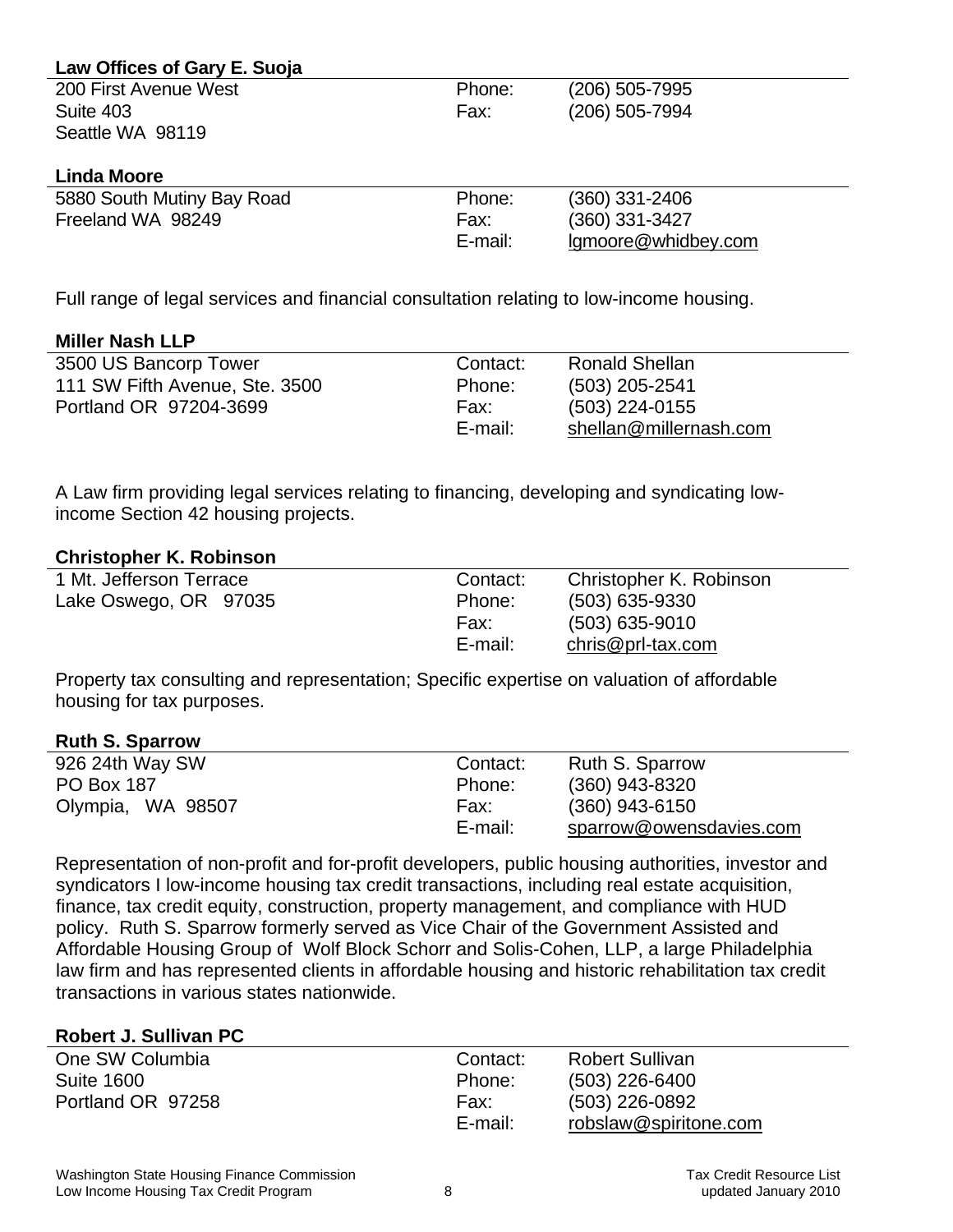Representing owners, developers, investors, governmental agencies and nonprofit entities in the acquisition, development, construction and financing (bonds and/or tax credits) of affordable housing. Experienced in advising clients in the production of over \$300 million in affordable housing.

# **University of Washington Clinical Law Program**

| 4045 Brooklyn Avenue NE | Contact: | Lori Salzarulo      |
|-------------------------|----------|---------------------|
| Box 354563              | Phone:   | $(206)$ 543-3434    |
| Seattle WA 98105        | Fax:     | $(206)$ 685-2388    |
|                         | E-mail:  | lorisalz@u.wash.edu |

Third year law students, under the supervision of an attorney, provide low or no-fee legal services to nonprofit developers of affordable housing.

#### **Wolfe Thompson PS**

| 1200 5th Avenue   | Contact: | Steven Wolfe-Thompson |
|-------------------|----------|-----------------------|
| Suite 625         | Phone:   | $(206)$ 292-3030      |
| Seattle, WA 98101 | Fax:     | (702) 995-0155        |
|                   | E-mail:  | wolfe@wolfelawyer.com |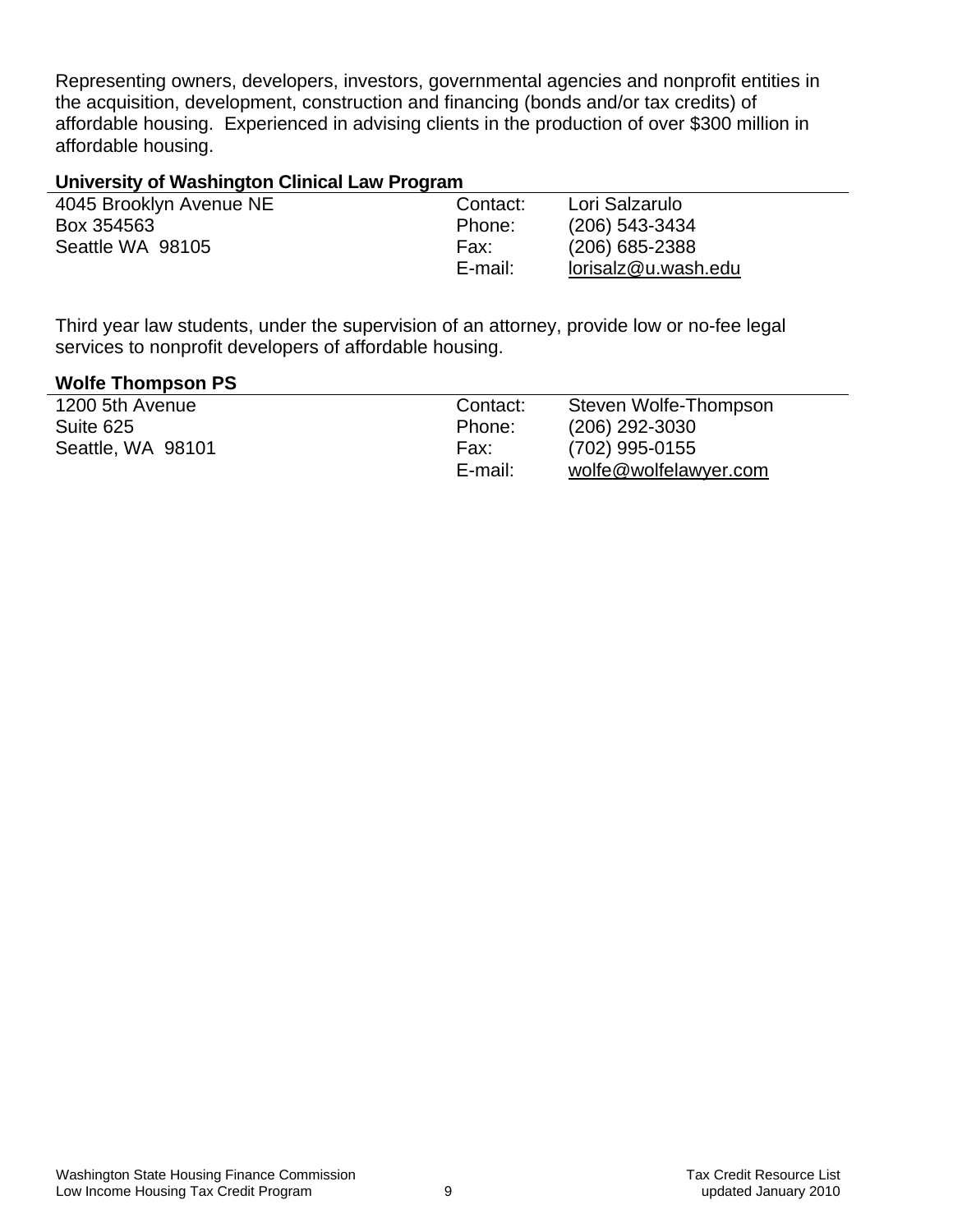# CONSULTANTS

| The Allied Group Inc             |          |                              |  |
|----------------------------------|----------|------------------------------|--|
| 14405 SE 36 <sup>th</sup> Street | Contact: | Sloan Jordan, Melissa Koenig |  |
| Suite 300                        | Phone:   | (425) 562-9292               |  |
| Bellevue WA 98006                | Fax:     | (425) 746-0281               |  |
|                                  | E-mail:  | sloanj@aol.com,              |  |
|                                  |          | melallied@aol.com            |  |

Consulting and full-service property management company with portfolio of Bond, HUD, Tax Credit, and Conventional properties.

# **Beacon Development Group**

**The Allied Group Inc** 

| 1221 East Pike Street | Contact: | <b>Paul Purcell</b>      |
|-----------------------|----------|--------------------------|
| Suite 300             | Phone:   | $(206) 860 - 2491$       |
| Seattle, WA 98122     | Fax:     | $(206)$ 860-2094         |
|                       | E-mail:  | paulp@beacondevgroup.com |
|                       |          |                          |

We provide superior consulting, development management, housing development, and planning services to non-profit, public and faith-based organizations dedicated to building affordable housing and healthy communities. Our services include: site identification, assessment and acquisition assistance, feasibility studies, construction management services, investor identification and negotiation, public and private construction and permanent funding applications and negotiations, and organizational assessment.

# **CC Consulting**

| 2961 Riviera Blvd. | Contact: | Roxanna Nanto     |
|--------------------|----------|-------------------|
| Malaga, WA 98828   | Phone:   | (509) 665-9787    |
|                    | Fax:     | $(509)$ 664-6437  |
|                    | E-mail:  | nanto@televar.com |
|                    |          |                   |

Project development and financial consulting. All aspects of development process including site or property acquisition, public and private loan and grant funding applications, coordinate development team, construction management, organizational planning and capacity building.

# **Capital Real Estate Group, LLC**

| 3905 Martin Way East, Ste. D2 | Contact: | Nathan Peppin        |
|-------------------------------|----------|----------------------|
| Olympia, WA 98503             | Phone:   | $(360)$ 556-5896     |
|                               | E-mail:  | n.peppin@comcast.net |

Providing expert consulting services to private and public entities developing affordable housing. Services include feasibility analysis, site/project acquisition and development assistance, investor identification and proposal analysis, RFP and RFQ development, an capital structure planning, application submissions and negotiations.

# **Common Ground**

| 419 Occidental Ave S., #201 | Contact: | Lynn Davison     |
|-----------------------------|----------|------------------|
| Seattle WA 98104            | Phone:   | $(206)$ 461-4500 |
|                             | Fax:     | (206) 461-3871   |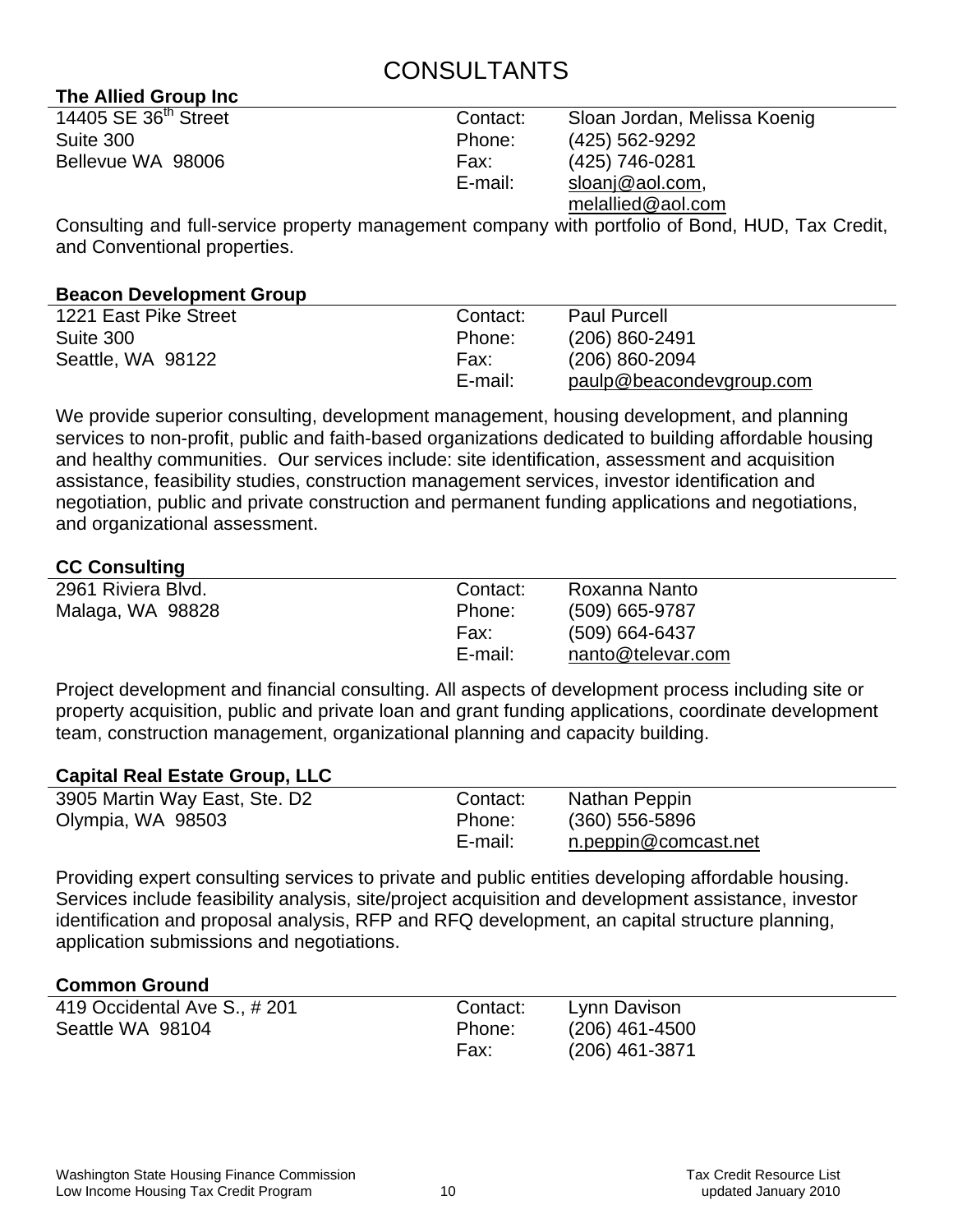Development and financial services. Assist in all phases of the development process, including site acquisitions, private and public loan applications, assembling and coordinating the development team, construction management and property management.

# **Insite Construction LLC**

| $9029$ 44 <sup>th</sup> Avenue NE | Contact: | Adam Diskin        |
|-----------------------------------|----------|--------------------|
| Seattle, WA 98115                 | Phone:   | $(805)681 - 3111$  |
|                                   | Fax:     | $(805)681 - 3110$  |
|                                   | E-mail:  | adam@insitegrp.com |

General contractor and construction manager specializing in tax credit rehab and new construction; Complete understanding of placed-in-service and tax credit requirements; Assistance with due diligence, budgeting, planning and zoning, building permits and asset management during construction.

# **Integrated Solutions**

| 5880 South Mutiny Bay Road | Contact: | Linda Moore         |
|----------------------------|----------|---------------------|
| Freeland WA 98249          | Phone:   | $(360)$ 331-2406    |
|                            | Fax:     | $(360)$ 331-3427    |
|                            | E-mail:  | Igmoore@whidbey.com |

Applications, financial consultation, compliance, partnerships.

# **Leora Consulting Group LLC**

| 1776 NE 62 <sup>nd</sup> Street | Contact: | Miriam Sevy, President |
|---------------------------------|----------|------------------------|
| Seattle, WA 98115               | Phone:   | (206) 527-8448         |
|                                 | Fax:     | $(206)$ 527-2051       |
|                                 | E-mail:  | msevy@leora.com        |

Leora Consulting Group LLC is a multi-disciplinary consulting practice that offers expertise and assistance for non-profit, municipal and private clients in a number of areas, Including: banking services/debt issuance; organization counseling; training & education; financial analysis; business planning; property development; systems design/implementation and capacity building.

# **Low Income Housing Institute**

| 2407 First Avenue      | Contact: | <b>Sharon Lee</b>       |
|------------------------|----------|-------------------------|
| Suite 200              | Phone:   | (206) 443-9935 ext. 111 |
| Seattle, WA 98121-1311 | Fax:     | (206) 443-9851          |
|                        | E-mail:  | sharonl@lihi.org        |

Provides development and financial consulting. Addresses all aspects of development process, including site acquisition, loan applications, applications for other sources of funding, coordination of the development team, construction management, and property management.

# **National Tax Credit Property Advisors of Marcus & Millichap**

| 1420 5 <sup>th</sup> Avenue | Contact: | Michaelene Nordfors        |
|-----------------------------|----------|----------------------------|
| <b>Suite 1600</b>           | Phone:   | (206) 826-5700             |
| Seattle, WA 98101           | Fax:     | (206) 826-5775             |
|                             | E-mail:  | $info@mm\text{-}ntcpa.com$ |

NTCPA provides analysis, underwriting and disposition services for LIHTC properties nationwide.

# **Network Consulting & Management**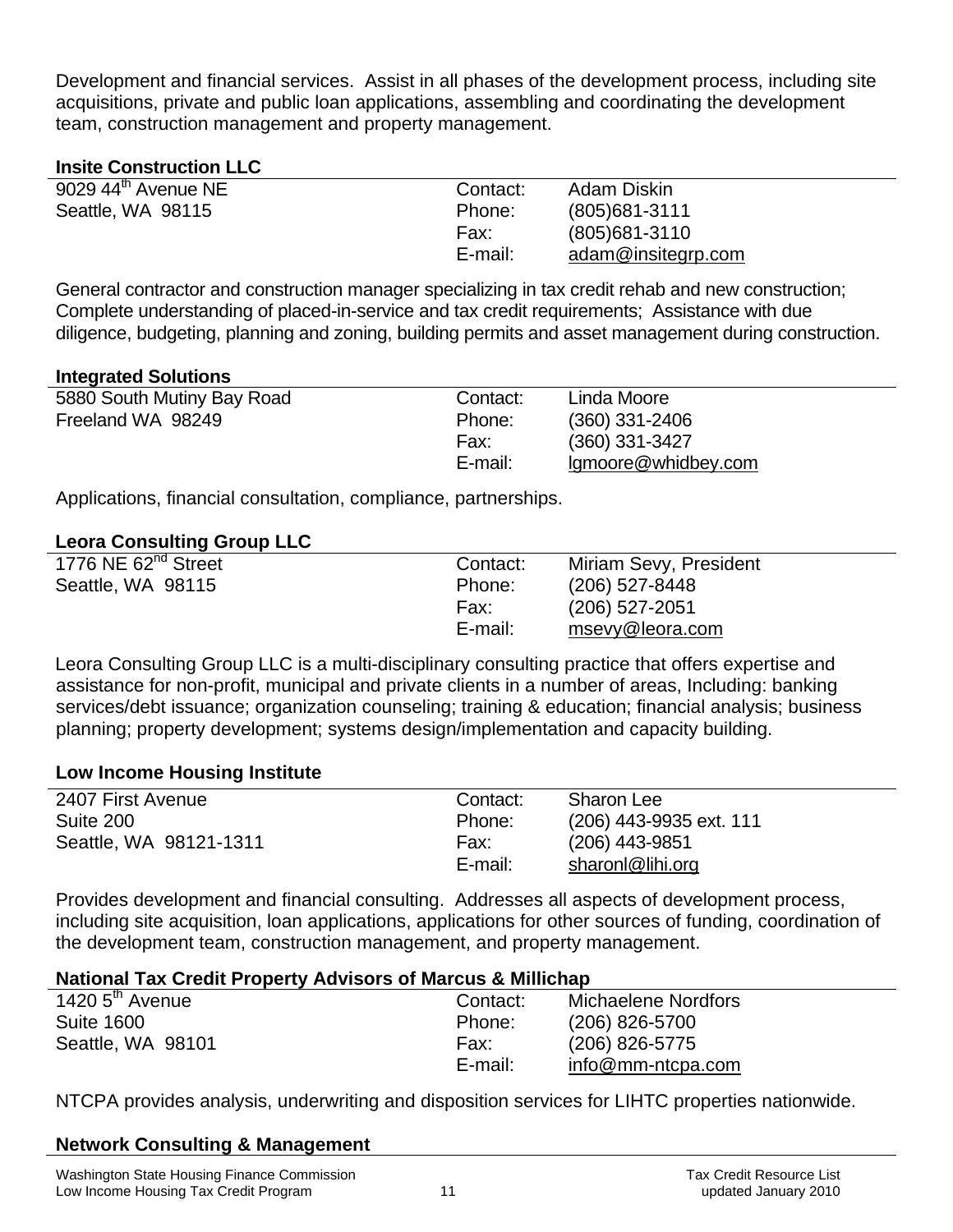| 3715 Wilkinson Lane  | Contact: | James W. Frymier, Jr. |
|----------------------|----------|-----------------------|
| Gig Harbor, WA 98335 | Phone:   | $(253)$ 851-5575      |
|                      | Fax:     | $(253)$ 858-2498      |
|                      | E-mail:  | ncm@ncmltd.com        |

Development and consulting services for the senior housing, senior independent living and senior assisted living industries

### **Nova Investment Realty Analysis**

| 518 S Maple Street | Contact: | <b>Maureen Guthner</b> |
|--------------------|----------|------------------------|
| Canby, OR 97013    | Phone:   | (503) 266-2880         |
|                    | Fax:     | (503) 266-2884         |
|                    | E-mail:  | mguthner@canby.com     |

Appraisals and Market Studies for LIHTC, HUD & Rural Development; Affordable & Seniors Housing Specialist in Oregon, Washington and California

# **Office of Rural & Farmworker Housing (ORFH)**

| 1400 Summitview Ave. | Contact: | <b>Marty Miller</b> |  |
|----------------------|----------|---------------------|--|
| Suite 203            | Phone:   | (509) 248-7014      |  |
| Yakima, Wa 98902     | Fax:     | $(509)$ 575-3845    |  |
|                      | E-mail:  | martym2@orfh.org    |  |

ORFH provides direct, comprehensive, low-income housing development services to local nonprofits, housing authorities, municipalities and other organizations and individuals with a primary focus on multi-family rental housing and related facilities for farmworker households. All necessary services to obtain capital financing and assure high quality housing construction and management are provided.

#### **Overland, Pacific & Cutler, Inc.**

| 100 W. Broadway      | Contact: | Natasa Lenic           |
|----------------------|----------|------------------------|
| Suite 500            | Phone:   | $(562)$ 304-2000       |
| Long Beach, CA 90802 | Fax:     | (562) 304-2020         |
|                      | E-mail:  | nlenic@opcservices.com |

Relocation plan preparation, tenant relocation consulting, and property management services

#### **Property Dynamics**

| 15625 NE 191 <sup>st</sup> Street | Contact: | <b>Greg Fahey</b> |  |
|-----------------------------------|----------|-------------------|--|
| Woodinville WA 98072              | Phone:   | (425) 489-9780    |  |
|                                   | Fax:     | (425) 806-0760    |  |
|                                   | E-Mail:  | propdyn@aol.com   |  |
|                                   |          |                   |  |

Market feasibility studies for Low-Income Housing Tax Credit, Rural Development, and conventional multi-family projects located in Washington and other states.

#### **Property Research Limited**

|                         | Contact: | Christopher K. Robinson |
|-------------------------|----------|-------------------------|
| 1 Mt. Jefferson Terrace | Phone:   | $(503)$ 635-4995        |
| Lake Oswego, OR 97035   | Fax:     | $(503)$ 635-9010        |
|                         | E-Mail:  | $chris@prl-tax.com$     |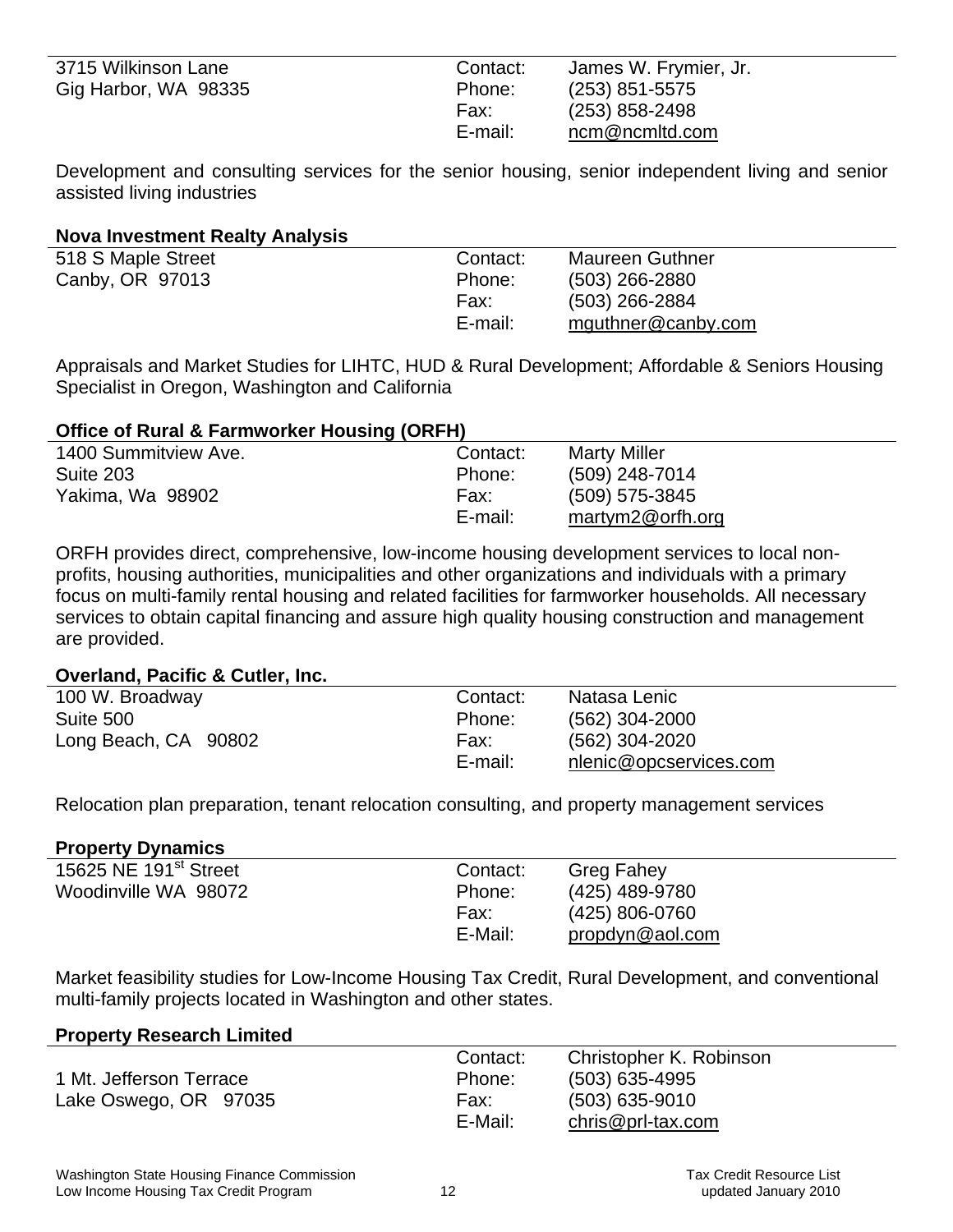Property tax consulting and representation; specific expertise on valuation of affordable housing for tax purposes.

**Salter Ltd.** 

|                    | Contact: | <b>Beth Hodges</b>   |
|--------------------|----------|----------------------|
| 2973 Cleveland Rd. | Phone:   | $(330)$ 345-7077     |
| Wooster, OH 44691  | Fax:     | $(330)$ 345-7088     |
|                    | E-Mail:  | saltersvcs@yahoo.com |

File/Tenant compliance with Section 42 and HUD regulations; extensive experience with qualifying & certifying tenants with layered program requirements and fair housing

# **The Siegel Group, Inc.**

| 9390 Research Blvd | Contact | <b>Ginger Brown-McGuire</b> |
|--------------------|---------|-----------------------------|
| Suite 420          | Phone:  | $(512)$ 231-1077            |
| Austin, TX 78759   | Fax:    | (512) 231-1078              |
|                    | E-Mail: | gbrownmcguire@siegelgrp.com |

The Siegel Group is an alliance of highly skilled, knowledgeable and experienced real estate development, finance and analysis professionals with extensive experience in the evaluation, financing , development, construction and disposition of real estate nationwide. We presently perform market studies for Key Housing Capital and MuniMae Midland and developers throughout the nation. Our market studies include a thorough analysis of the market area, area demographics, and hosing and demand analysis.

### **Shelter Capital Corporation**

| 1326 Bellevue Way NE   | Contact: | <b>Mark Miller</b> |
|------------------------|----------|--------------------|
| Number 6               | Phone:   | $(425)$ 451-8255   |
| Bellevue WA 98004-3685 | Fax:     | (425) 462-1921     |

Tax Credit applications, securing debt financing, securing equity financing, management consulting, joint ventures between for-profit and nonprofit sponsors, below-market interest rate loan and grant applications.

#### **Shelter Resources, Inc.**

| 2223 112th Ave. NE, | Contact: | Len Brannen                  |
|---------------------|----------|------------------------------|
| Suite 102           | Phone:   | (425) 454-8205               |
| Bellevue, WA 98004  | Fax:     | (425) 455-8546               |
|                     | E-mail:  | lenb@shelterresourcesinc.com |

For profit affordable housing developer who actively seeks joint venture relationships with non-profit affordable housing sponsors; brings resources and experience to the table

#### **Sound Finance Group Inc**

| 1212 East Newton Street | Contact: | Joan Egan      |
|-------------------------|----------|----------------|
| Seattle WA 98102        | Phone:   | (206) 328-9251 |
|                         | Fax:     | (206) 726-1170 |
|                         | E-mail:  | imegan@msn.com |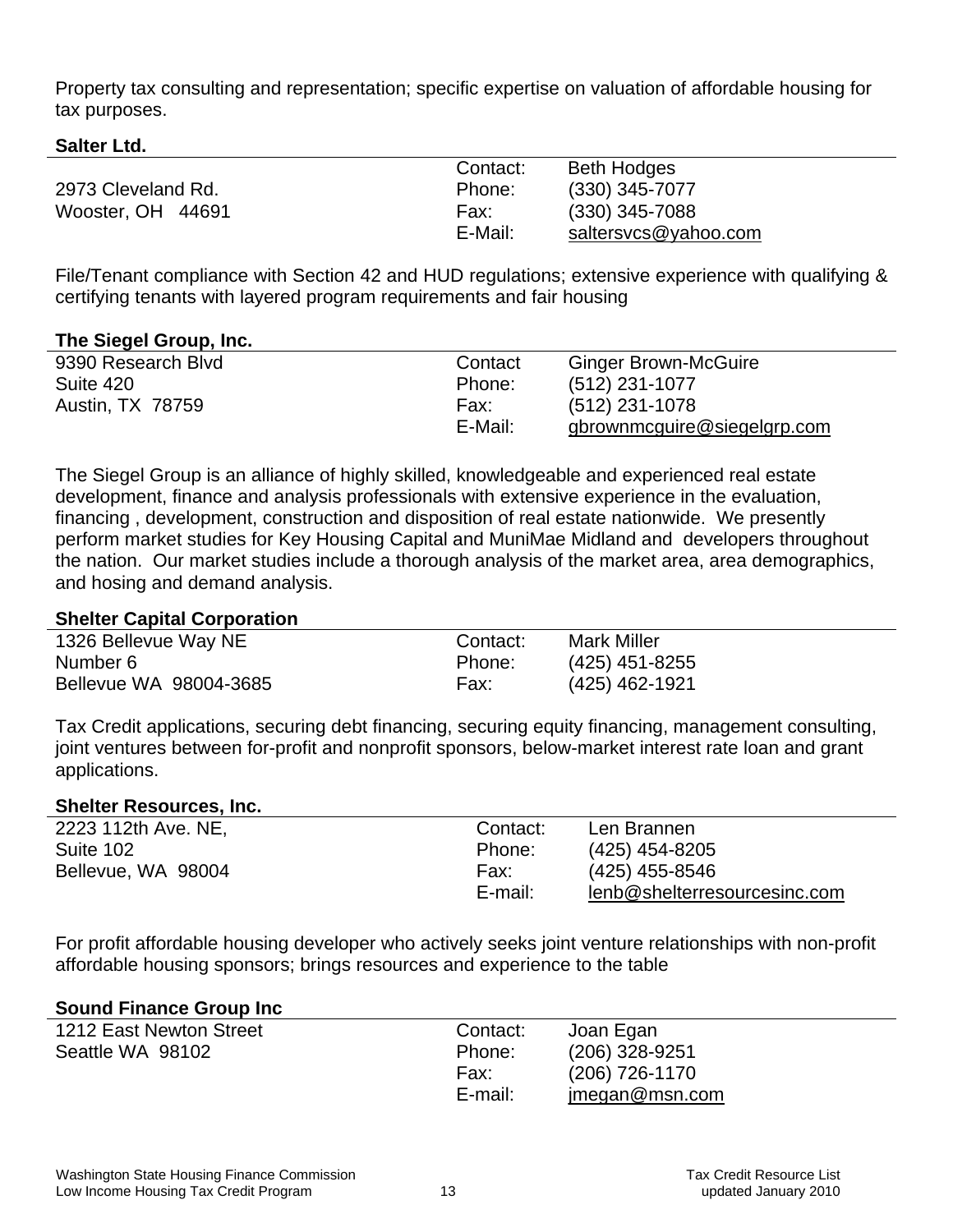Project financial feasibility analysis, tax credit and grant applications, placement of tax credits and negotiations with syndicators, and structuring of taxable and tax-exempt bonds and loans.

# **Sovereign Capital Resources LLC**

| 222 North Sepulveda Boulevard | Contact: | William Hoffman           |
|-------------------------------|----------|---------------------------|
| <b>Suite 2000</b>             | Phone:   | $(310)$ 335-2050          |
| El Segundo CA 90245           | Fax:     | $(310)$ 335-2030          |
|                               | E-mail:  | bill@sovereigncapital.com |

SCR provides comprehensive equity financing services for historic and affordable housing tax credit projects on a contingent basis.

# **Sustainable Asset Solutions**

| 4328 SW Frontenae | Contact: | Keven Ruf/Julie Gwinn               |
|-------------------|----------|-------------------------------------|
| Seattle WA 98136  | Phone:   | (206) 898-5023/(206) 718-6901       |
|                   | E-mail:  | keven@sustainableassetsolutions.com |
|                   |          | Julie@sustainableassetsolutions.com |

Affordable housing asset management- specializing in helping owners and sponsors of affordable housing achieve and maintain the optimal operation of their property.

# **Trilogy Group Inc**

| 114 Second Avenue South                                                       | Contact: | Jim Brawner              |
|-------------------------------------------------------------------------------|----------|--------------------------|
| Suite 106                                                                     | Phone:   | (425) 778-2807           |
| Edmonds WA 98020                                                              | Fax:     | (425) 778-4837           |
|                                                                               | E-mail:  | jimb@trilogygroupinc.com |
| Douglapment Agguinitiona Draiget Management Capatruction Management and Agoat |          |                          |

Development, Acquisitions, Project Management, Construction Management and Asset Management. Preparation of financial feasibility analysis, tax credit applications, bond ratings, LP due diligence and cost certification/carryover documentation. Technical assistance planning and zoning, building permits, LP negotiations, partnership and bond documents, rehabilitation due diligence and property management.

#### **Williams & Associates**

| 307 Blanchard Street | Contact: | Pat Williams           |  |
|----------------------|----------|------------------------|--|
| Seattle WA 98121     | Phone:   | $(206)$ 448-3390       |  |
|                      | Fax:     | (206) 448-3473         |  |
|                      | E-mail:  | pat@wmsconsultants.net |  |
|                      |          |                        |  |

Full Project Management. Funding applications, oversight of all professional consultants, owner's representative during construction, coordination with limited partners, etc.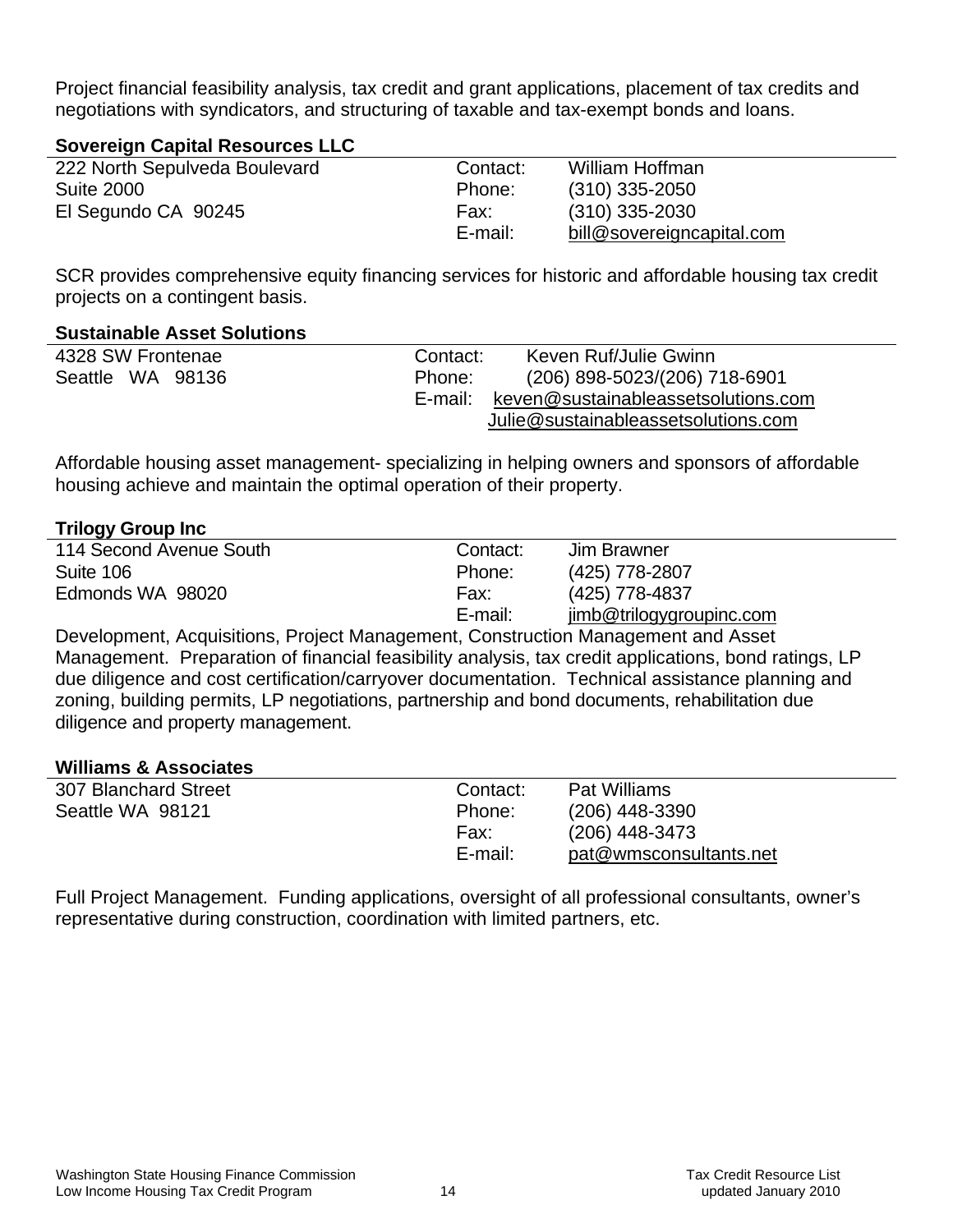# LENDERS

# **Bank of America Community Development Banking Group**

| 800 Fifth Avenue | Contact: | Jan Laskey                     |
|------------------|----------|--------------------------------|
| Floor 37         | Phone:   | $(206)$ 358-7617               |
| Seattle WA 98104 | Fax:     | $(206)$ 585-8404               |
|                  | E-Mail:  | jan.k.laskey@bankofamerica.com |

Construction, permanent, and bridge loans; credit enhancement; direct investments. FHLB member with access to Community Investment Program and Affordable Housing Program. Expertise in LIHTC Program and tax-exempt bond financing. Construction and permanent taxable and tax exempt financing is available.

#### **Centerline Capital Group**

| 101 California Street, Suite 2075 | Contact: | Peter Nichol            |
|-----------------------------------|----------|-------------------------|
| San Francisco, CA 94111           | Phone:   | $(415)$ 439-6003        |
|                                   | Fax:     | $(415)$ 439-6019        |
|                                   | E-Mail:  | pnichol@centerline.com  |
| 18101 Von Karman Ave., Ste. 1900  | Contact: | Ronne Thielen           |
| Irvine, CA 92612                  | Phone:   | (949) 263-6466          |
|                                   | Fax:     | $(949)$ 442-2401        |
|                                   | E-Mail:  | rthielen@centerline.com |
|                                   |          |                         |

Centerline Capital Group offer the full range of debt and equity products needed to finance affordable housing.

#### **Continental Wingate Capital**

| 1010 Washington    | Contact: | Doug Canoose                 |
|--------------------|----------|------------------------------|
| Suite 200          | Phone:   | (360) 694-1322 Extension 104 |
| Vancouver WA 98660 |          | (800) 875-1322 Extension 104 |
|                    | Fax:     | $(360)$ 694-5218             |
|                    | E-Mail:  | dcanoose@cwcapital.com       |
|                    |          |                              |

Construction and permanent financing for affordable housing; experienced in LIHTC and tax-exempt bonds for non-profit and for-profit borrowers.

# **EF & A Funding, L.L.C.**

| . .                             |          |                        |
|---------------------------------|----------|------------------------|
| 4746 $11^{\text{th}}$ Avenue NE | Contact: | <b>Jeff Stuart</b>     |
| Suite 102                       | Phone:   | (800) 392-0711         |
| Seattle, WA 98105               | Fax:     | $(360)$ 705-0685       |
|                                 | E-Mail:  | jstuart@efafunding.com |
|                                 |          |                        |

Permanent loans up to 90% LTV, 1.10 DSCR with 30-year amortization. Seattle - based Fannie Mae DVS lender. Forward Rate Locks are available.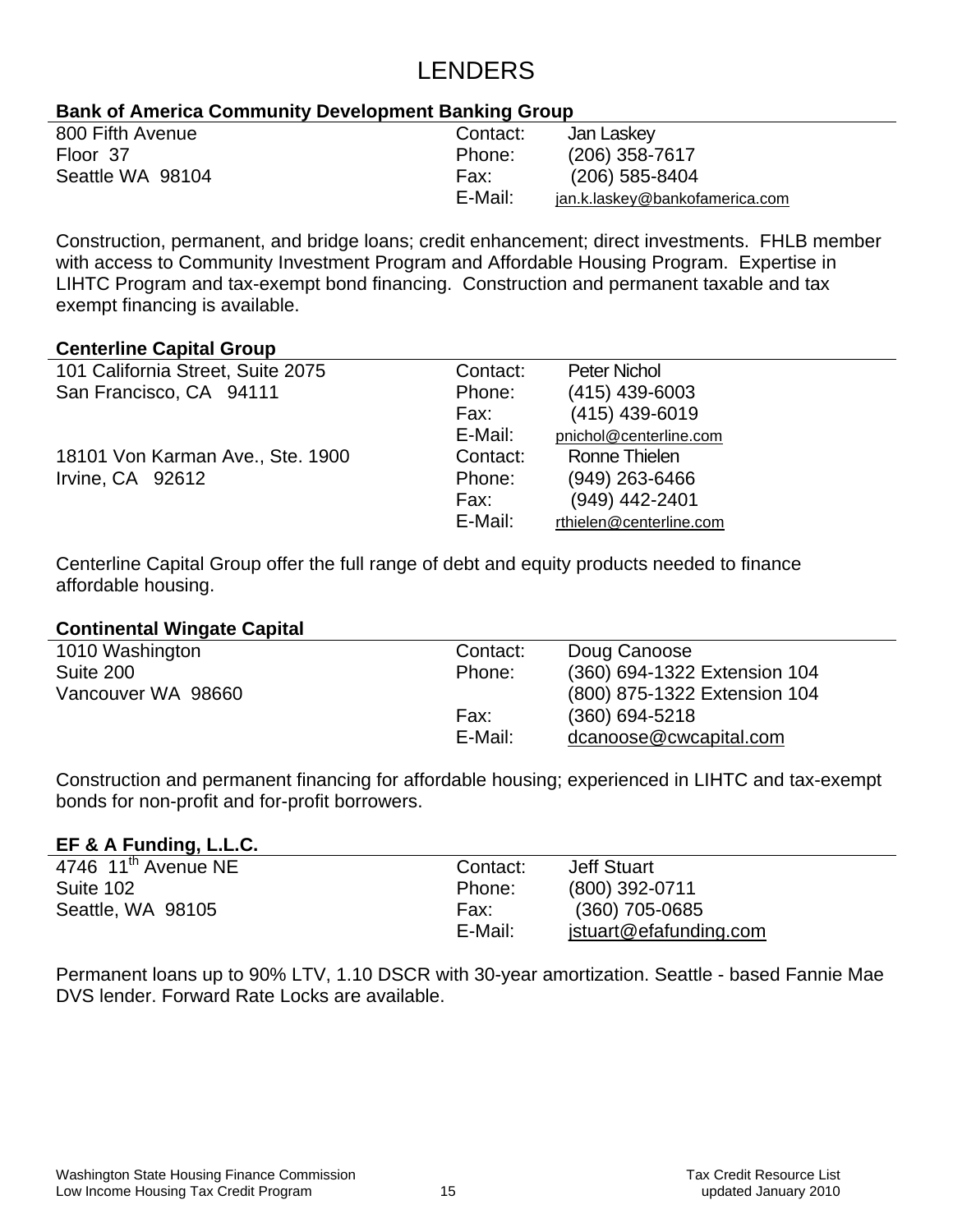### **Impact Capital**

| 401 Second Avenue | Contact: | <b>Tess Colby</b>              |
|-------------------|----------|--------------------------------|
| Suite 301         | Phone:   | $(206)$ 658-2603               |
| Seattle, WA 98104 | Fax:     | (206) 587-3230                 |
|                   |          | E-Mail: tess@impactcapital.org |

Provides pre-development project financing for housing and community development throughout the State of Washington for nonprofit agencies. Some technical assistance, capacity grants, training, and financing also available. Also see LISC and NEF.

#### **Key Bank National Association**

| <b>Community Development Banking</b> | Contact: | Kathleen Pittis, V.P.                 |
|--------------------------------------|----------|---------------------------------------|
| 1101 Pacific Avenue                  | Phone:   | $(253)$ 305-7420                      |
| Tacoma WA 98402                      | Fax:     | $(253)$ 305-7944                      |
|                                      |          | E-Mail: kathleen R Pittis@keybank.com |
|                                      |          |                                       |

Bridge, construction and permanent financing ;FHLB member with access to CIP and AHP programs; Expertise in LIHTC program and tax exempt bond financing. Key Bank offers below market rate fixed rate, long term loans to for profit and non profit sponsors.

#### **Local Initiatives Support Corporation (LISC)**

| Contact: | <b>Heyward Watson/Tess Colby</b> |  |
|----------|----------------------------------|--|
| Phone:   | (206) 658-2602 (Watson)          |  |
|          | $(206)$ 658-2603 (Colby)         |  |
| Fax:     | $(206)$ 587-3230                 |  |
| E-Mail:  | heyward@impactcapital.org        |  |
|          | tess@impatch.                    |  |
|          |                                  |  |

Lending - construction and bridge. Loans/grants/technical assistance provided. LISC is a national nonprofit social investment banker that provides loans, lines of credit, operating grants and technical assistance to non-profit community development agencies. See also National Equity Fund, WCDLF. Available in Puget Sound region.

#### **The Midland Companies**

| 1130 K Street       | Contact: | David Olson          |  |
|---------------------|----------|----------------------|--|
|                     |          |                      |  |
| Suite LL22          | Phone:   | $(800)$ 331-1534     |  |
| Sacramento CA 95814 | Fax:     | $(916)$ 658-0202     |  |
|                     | E-mail:  | dolson@gomidland.com |  |

Construction, permanent, and bridge loans and tax-exempt bond credit enhancement.

#### **RMC Mortgage, Inc.**

| 12503 SE Mill Plain Blvd. | Contact: | Bruce James, Dale Rohl |
|---------------------------|----------|------------------------|
| Suite 120                 | Phone:   | $(360)$ 944-1440       |
| Vancouver, WA 98684       | Fax:     | $(360)$ 944-0969       |
|                           | E-mail:  | rmcmortgage@msn.com    |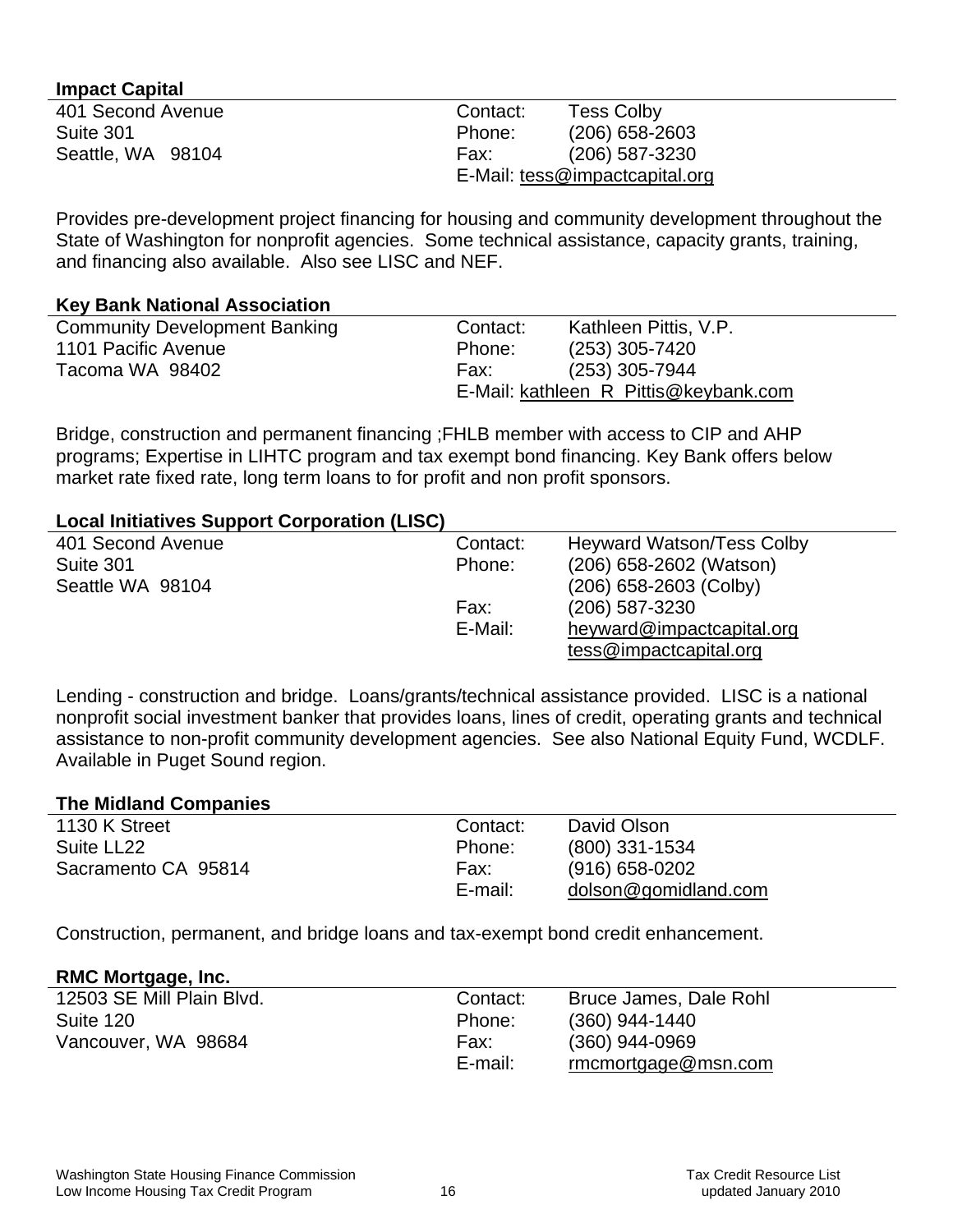Construction and permanent financing of apartments, senior housing and health care facilities for non-profit borrowers. FHA (HUD) and Fannie Mae loans and credit enhancement of tax exempt bonds, bond refunding and credit substitution.

# **Wachovia Securities**

| 18300 Von Karman | Contact: | <b>Paul Buckland</b>       |
|------------------|----------|----------------------------|
| Suite 450        | Phone:   | (949) 260-8077             |
| Irvine, CA 92612 | Fax:     | $(949)$ 260-8002           |
|                  | E-mail:  | paul.buckland@wachovia.com |

Direct investor in Tax Credits; provide letter of credit during construction for bonds.

#### **Washington Community Development Loan Fund (WCDLF)**

| 203 North Washington | Contact: | Terri Symbol          |
|----------------------|----------|-----------------------|
| Suite 305            | Phone:   | $(509)$ 456-8088      |
| Spokane WA 99201     |          | (800) 709-8088        |
|                      | Fax:     | $(509)$ 456-8350      |
|                      | E-mail:  | wcdlfewa@wolfenet.com |
|                      |          |                       |

Provides pre-development project financing for housing and community development throughout the State of Washington for nonprofit agencies. Some technical assistance, capacity grants, and training also available. See also LISC and NEF.

#### **Washington Community Reinvestment Association (WCRA)**

| 1200 $5^{\text{th}}$ Avenue | Contact: | Dulcie Claassen, Susan Duren |
|-----------------------------|----------|------------------------------|
| <b>Suite 1406</b>           | Phone:   | (206) 292-2922               |
| Seattle WA 98101            | Fax:     | (206) 292-0782               |
|                             | E-mail:  | dclaassen@wcra.net           |

Nonprofit bank consortium, very experienced, permanent loan provider able to coordinate with multiple funders and provide technical assistance on nonprofit transactions. Long term, fixed rate loans to for profit and nonprofit sponsors with below market rates. Can facilitate construction loan, tax credit purchase and bridge financing through bank members. Taxable and tax-exempt bonds.

# **Wells Fargo Bank Community Lending Department**

| 1300 SW Fifth Avenue | Contact: | John Epstein, Joe Delyea |
|----------------------|----------|--------------------------|
| <b>Twelfth Floor</b> | Phone:   | $(503) 886 - 2587$       |
| Portland OR 97201    | Fax:     | $(503) 886 - 2181$       |
|                      | E-mail:  | jepstein@wellsfargo.com  |

Construction, permanent, and bridge loans. Expertise in LIHTC and Tax Exempt Bond-Financing for Non-Profit and For-Profit Borrowers.

#### **Prudential Huntoon Paige**

| 2025 First Avenue | Contact: | John Taylor, Monica Griffith |
|-------------------|----------|------------------------------|
| Suite 780         | Phone:   | $(206)$ 239-0300             |
| Seattle, WA 98121 |          | $(800)$ 670-1147             |
|                   | Fax:     | $(206)$ 239-0310             |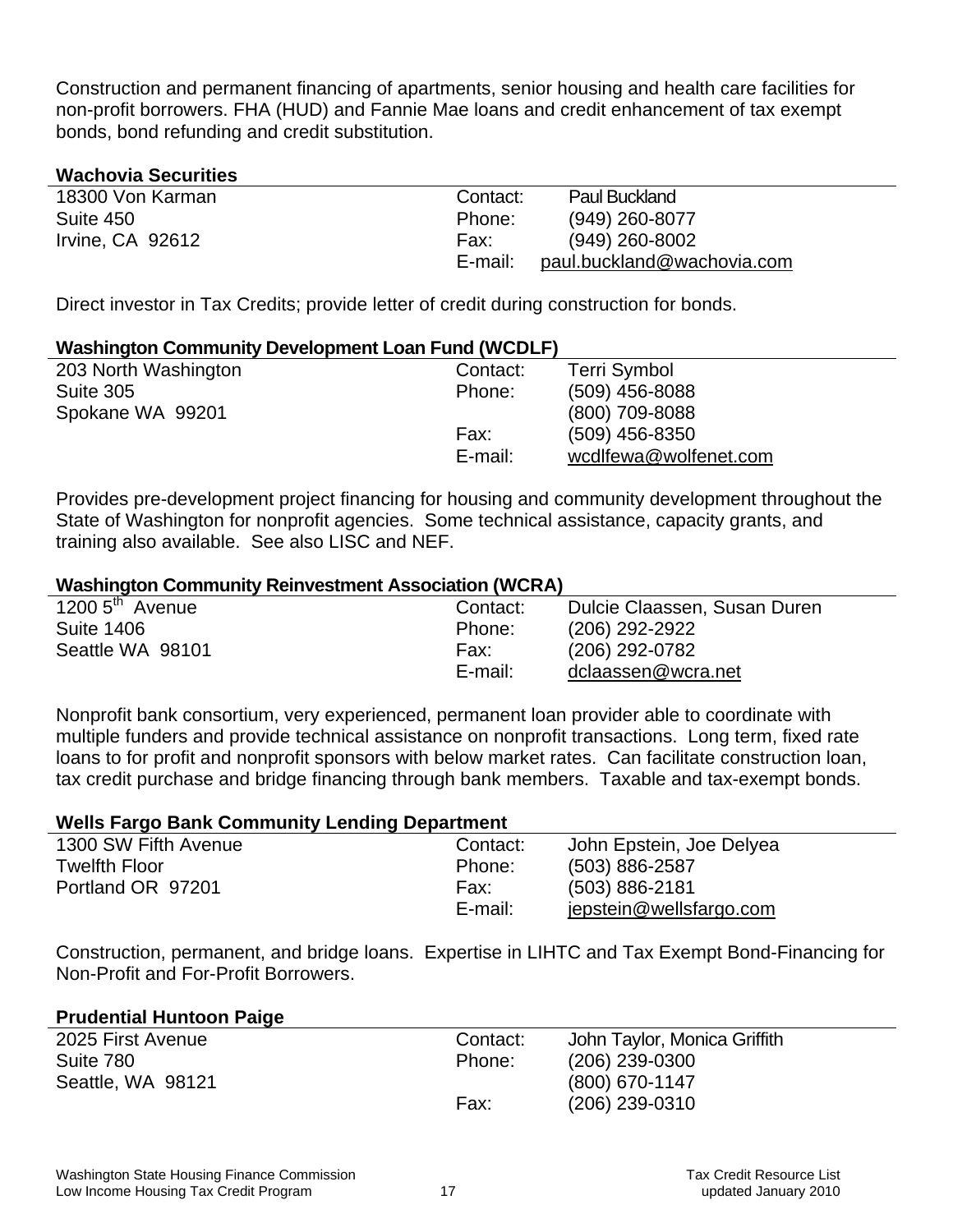Construction, permanent, and bridge loans. FHA and FNMA loans and credit enhancement specialist. HUD "Mortgage Restructuring" (Mark-to-Market) program. Apartments and health care facilities.

# **US Bank**

| <b>Community Lending Dept.</b>                     | Contact: | Ann T. Melone        |
|----------------------------------------------------|----------|----------------------|
| 1420 5 <sup>th</sup> Avenue, 8 <sup>th</sup> Floor | Phone:   | $(206)$ 344-5423     |
| Seattle, WA 98101                                  | Fax:     | $(206)$ 344-5393     |
|                                                    | E-mail:  | annmelone@usbank.com |

Construction, bridge and permanent financing; including tax-exempt bond financing for non-profit and for-profit enterprises.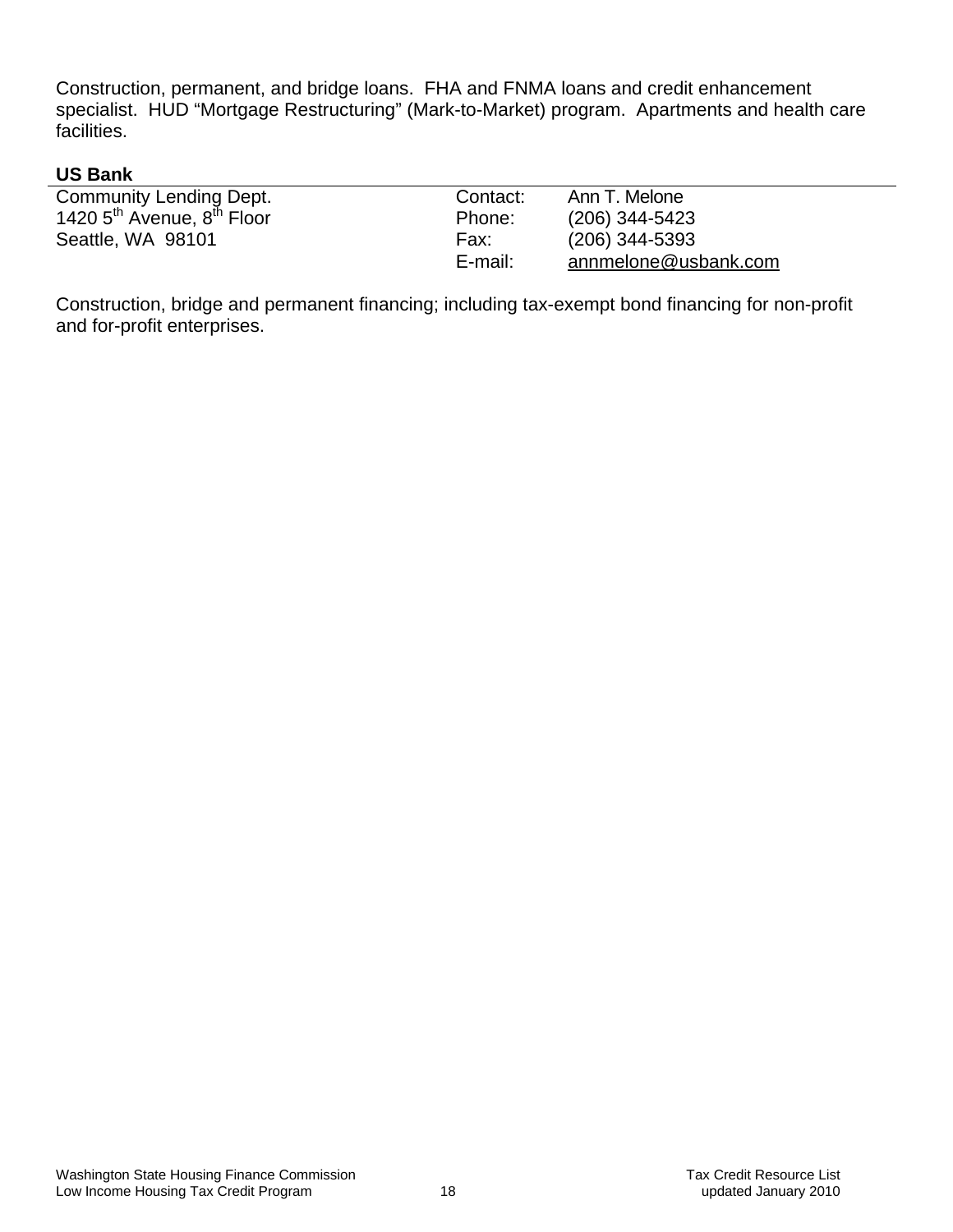# PROPERTY MANAGERS

# **Ad-West Realty Services**

| 385 Front Street North | Contact: | <b>Warren Westad</b> |
|------------------------|----------|----------------------|
| Suite 102              | Phone:   | (425) 391-3937       |
| Issaguah WA 98027      | Fax:     | (425) 391-3938       |

Full Service Property Management for Tax Credit Properties

# **Apex Realty Management, Inc.**

| 4020 Lake Washington Blvd. NE | Contact: | Julie Steil, CPM          |
|-------------------------------|----------|---------------------------|
| Suite 208                     | Phone:   | (425) 822-3100            |
| Kirkland, WA 98033            | Fax:     | (425) 822-7001            |
|                               | E-mail:  | jsteil@apexrealtymgmt.com |

Multi-family property management

# **Coast Real Estate Services**

| 2829 Rucker Avenue | Contact: | Tom Hoban           |
|--------------------|----------|---------------------|
| <b>First Floor</b> | Phone:   | $(425)$ 339-3638    |
| Everett, WA 98201  | Fax:     | (425) 252-8732      |
|                    | E-mail:  | thoban@coastmgt.com |

Full service property management

# **Columbia Properties Group**

| 16101 SW 72 <sup>nd</sup> Avenue<br>Suite 210<br>Portland OR 97224 | Contact:<br>Phone:<br>Fax:<br>E-mail: | <b>Chad Rennaker</b><br>(503) 598-9800<br>(503) 598-9753<br>rennaker@columbiahousing.com |
|--------------------------------------------------------------------|---------------------------------------|------------------------------------------------------------------------------------------|
| <b>Conifer Management, Inc.</b>                                    |                                       |                                                                                          |
| PO Box 11246                                                       | Contact:                              | Al Hanson, Don Barrier & Herb Dick                                                       |
| Tacoma, WA 98411                                                   | Phone:                                | (253) 475-6610                                                                           |
|                                                                    | Fax:                                  | (253) 472-0499                                                                           |
|                                                                    | E-mail:                               | ahanson@conifermgt.com                                                                   |

Affordable Housing management specialists for over 30 years.

#### **Guardian Management LLC**

| 4380 SW Macadam Avenue | Contact: | Thomas B. Brenneke          |
|------------------------|----------|-----------------------------|
| Suite 380              | Phone:   | $(503) 802 - 3600$          |
| Portland, OR 97239     | Fax:     | $(503) 802 - 3648$          |
|                        | E-mail:  | tbrenneke@guardian-mgmt.com |

The firm manages 12,000 multi-family units in Oregon, Washington, Idaho, Hawaii, Montana and Arizona in more than 210 projects. 125 RD, HUD or LIHTC properties totaling 5,000 units. Experience ranges form garden walk up, mid-rise, high rise, rehab and repositioning, and high end luxury properties. Guardian offers training to site personnel, organizes and supervises site operations and accounting services and financial reports. The firm holds the ACCREDITED MANAGEMENT ORGANIZATION® designation through the Institute of Real Estate Management.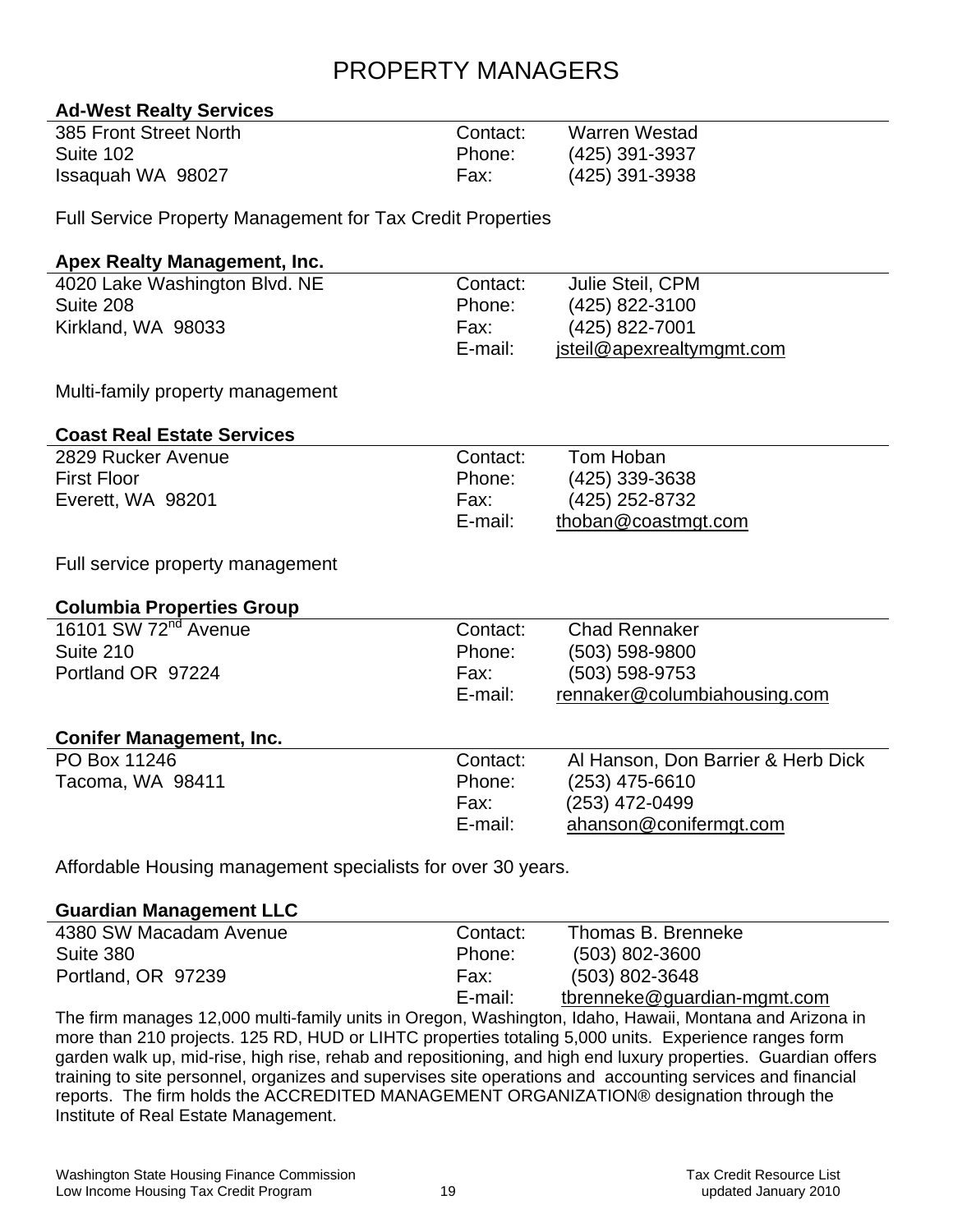# **HSC Real Estate Inc**

| 111 Queen Anne Avenue North | Contact: | Matthew Campbell, Kim Gooding |
|-----------------------------|----------|-------------------------------|
| Suite 207                   | Phone:   | $(206)$ 282-5200              |
| Seattle WA 98109            | Fax:     | $(206)$ 282-7130              |

Property Management with Tax Credit Management Department and Tax Credit Consulting.

# **Independent Living, Inc.**

| 201- $27th$ Avenue SE | Contact: | Linda Funk, Brett Stevens          |
|-----------------------|----------|------------------------------------|
| Building A, Ste. 100  | Phone:   | (253) 231-5013 (Brett)             |
| Puyallup, WA 98374    |          | (253) 231-5009 (Linda)             |
|                       | Fax:     | $(253)$ 231-5030                   |
|                       |          | E-mail: bretts@housing4seniors.com |
|                       |          | lindaf@housing4seniors.com         |
|                       |          |                                    |

Independent Living, Inc. is a full service property management and consulting company. Our experienced professionals have an extensive background in leasing and managing mixed-use properties operated under the Low Income Housing Tax Credit ("LIHTC") Program and Tax-

Exempt Private Activity (Volume Cap) Bond Program, and maintain a sophisticated understanding of Section 8 compliance, Landlord/Tenant laws, Fair Housing laws, and ADA requirements. Our compliance group is recognized for its excellence in the quality and thoroughness of its tenant file organization and compliance reporting. While Independent Living manages one of the largest senior apartment portfolios in the western United States for the Senior Housing Assistance Group, staff members also have extensive experience in managing multifamily facilities, and Independent Living, Inc. is actively seeking management opportunities of affordable multifamily apartment communities as well as affordable senior communities.

# **Legacy Management Group, LLC**

| _____________                |          |                                          |
|------------------------------|----------|------------------------------------------|
| 11627 Airport Road           | Contact: | <b>Tony Souther</b>                      |
| Suite B                      | Phone:   | (425) 423-0304                           |
| Everett, WA 98204            | Fax:     | (425) 423-9856                           |
|                              |          | Email:tonys@legacymanagementgroupllc.com |
|                              |          |                                          |
| <b>Olympic Management Co</b> |          |                                          |
| 4117 South Meridian          | Contact: | <b>Whitney Griffin, Betty Stringham</b>  |
| Puyallup WA 98373            | Phone:   | (253) 840-4270                           |
|                              | Fax:     | (253) 840-4427                           |
|                              |          |                                          |

The Tax Credit Specialist: Full service property management company whose portfolio includes Conventional, Retirement, and Low-Income Properties.

# **Quantum Management Services Inc**

| 3810 196 <sup>th</sup> Street SW | Contact: | Doug Repman, Gaye Hild-Barrett |
|----------------------------------|----------|--------------------------------|
| Suite 10                         | Phone:   | (425) 776-1294                 |
| PO Box 2170                      | Fax:     | (425) 776-1073                 |
| Lynnwood WA 98036                |          |                                |

Management - full service property management with portfolio of Bond and 9% Tax Credit properties.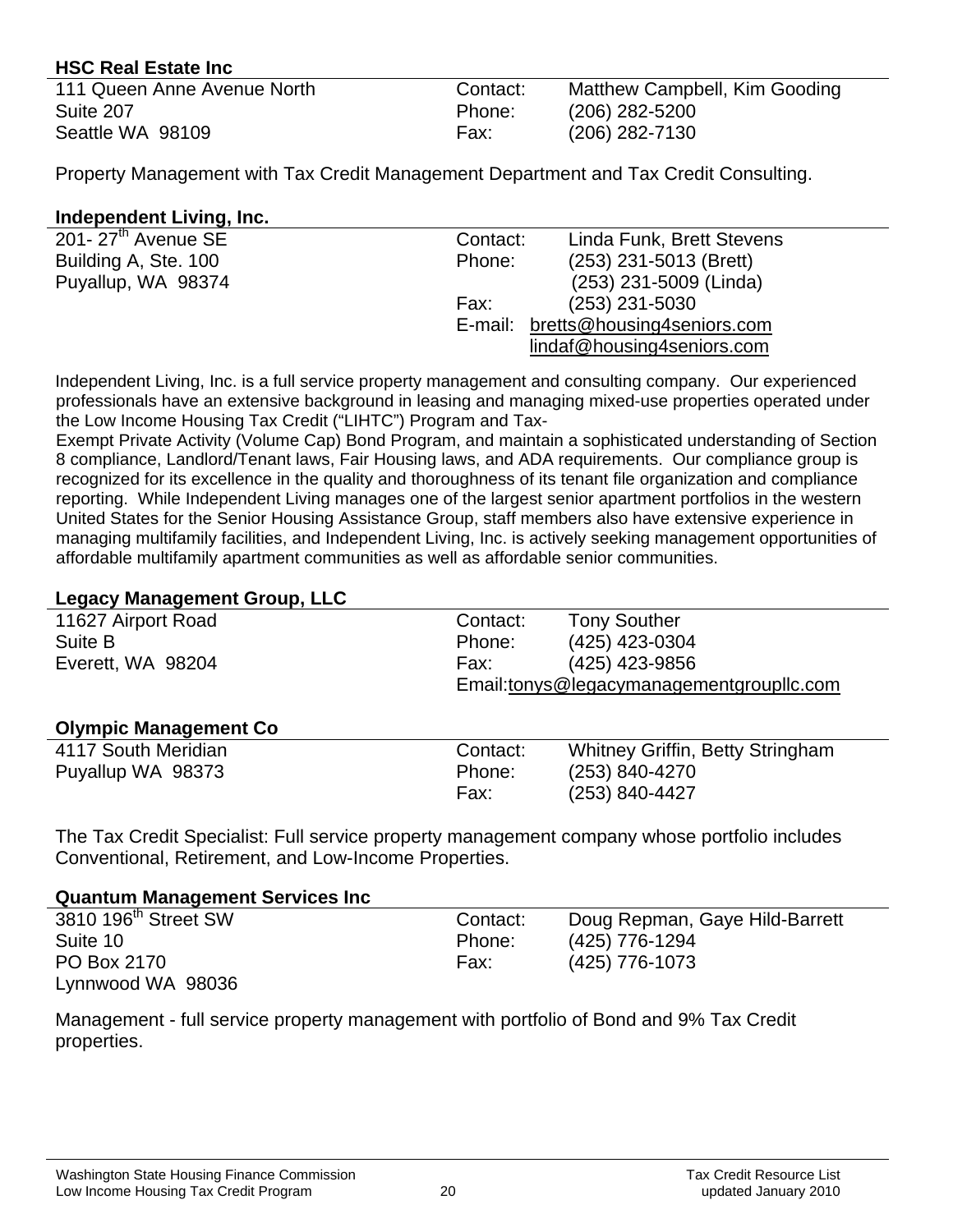# **Seattle Housing Authority**

| 1300 N 130 <sup>th</sup> Street | Contact: | Rhonda G. Hue                   |
|---------------------------------|----------|---------------------------------|
| Seattle, WA 98133               | Phone:   | (206) 770-6829                  |
|                                 | Fax:     | (206) 770-6895                  |
|                                 |          | E-Mail: rhue@seattlehousing.org |
|                                 |          |                                 |

#### **Tomlinson Black Management, Inc.**

| 107 S. Howard     | Contact: | Kristin Melton, John Bennett |
|-------------------|----------|------------------------------|
| Ste. 600          | Phone:   | $(509)$ 623-1000             |
| Spokane, WA 99201 | Fax:     | $(509)$ 622-3500             |
|                   |          | E-Mail: melton@tblack.com    |

Over 30 years experience in managing affordable housing; LIHTC since 1996; bond financed since 1984 and HUD assisted & insured since 1969. Projects have been sited in Eastern, Central and Western Washington and Northern Idaho. Staff includes a C4P property manager and C4P and C3P occupancy/compliance specialists. Company holds the Accredited Management Organization designation from the institute of Real Estate Management and its executives have been active in IREM leadership, including but not limited to its Nation Federal Housing Advisory Board.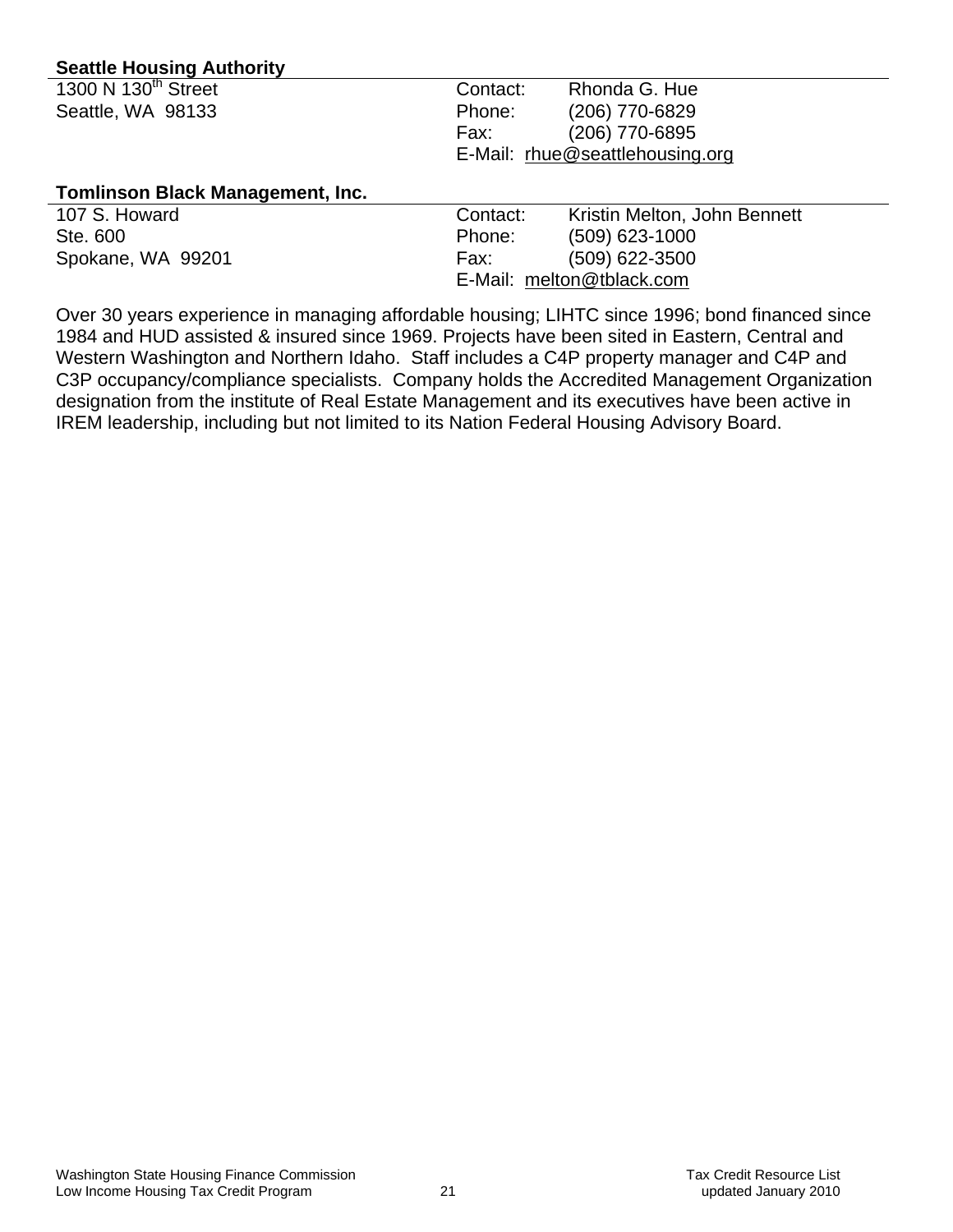# SYNDICATORS

# **Aegon USA Realty Advisors**

| 505 Sansome Street      |  |
|-------------------------|--|
| 17 <sup>th</sup> Floor  |  |
| San Francisco, CA 94111 |  |

Contact: Emily Evers Phone: (415) 983-5454 Fax: (415) 983-5558 E-mail: [Emily.evers@aegonusa.com](mailto:Emily.evers@aegonusa.com) 

Investing on behalf of the AEGON USA Life Companies, Aegon USA Realty Advisors is a direct tax credit investor with over \$1.2 billion invested nationwide

# **Alliant Capital**

| 9 Cushing        | Contact: | Warren Allen              |
|------------------|----------|---------------------------|
| Suite 200        | Phone:   | (949) 923-7812            |
| Irvine, CA 92618 | Fax:     | $(949) 585 - 0449$        |
|                  | E-mail:  | wallen@alliantcapital.com |

Alliant provides Tax Credit equity for both non-profit and for-profit developers of Affordable Housing. Alliant has invested more than \$1 billion in Tax Credit equity in 400+ projects.

# **Apollo Housing Capital**

| 600 Superior Avenue | Contact: | Michael Haynes                    |
|---------------------|----------|-----------------------------------|
| <b>Suite 2300</b>   | Phone:   | $(216)$ 875-6041                  |
| Cleveland, OH 44114 | Fax:     | $(216)$ 875-2612                  |
|                     |          | E-mail: mhaynes@apollohousing.com |

Apollo Housing Capital invests in 9% and 4% LIHTC properties, as well as, historic tax credit deals. Apollo will work with you to structure the best deal to suit your needs.

#### **Credit Capital LLC**

| 4601 Dark Hollow Road   | Contact: | <b>Ralph Coppersmith</b>                   |
|-------------------------|----------|--------------------------------------------|
| Medford, OR 97501       | Phone:   | (541) 773-2934                             |
|                         | Fax:     | (541) 245-3131                             |
|                         |          | E-mail: ralph@creditcapitalllc.com         |
| <b>Columbia Housing</b> |          |                                            |
| 3200 U.S. Bancorp Tower | Contact: | <b>Catherine Such</b>                      |
| 111 SW Fifth Avenue     | Phone:   | $(503)$ 808-1300                           |
| Portland, OR 97204      | Fax:     | $(503) 808 - 1301$                         |
|                         |          | E-mail: catherine.such@columbiahousing.com |
|                         |          |                                            |

Active purchaser of 4% and 9% LIHTC properties. Experience with non-profit and for-profit developers of properties ranging in size from 20 units to 200+. Highly experienced investor with properties in 44 states and a portfolio of over 21,000 units. Experience with multiple sources of funds, ability to work with a wide variety of funders, developers and consultants.

#### **Curtis Nash Associates Inc**

| 210 Fleming Lane        | Contact: | Mark Garcia       |
|-------------------------|----------|-------------------|
| Building B              | Phone:   | $(203)$ 259-4399  |
| Fairfield CT 06430-1903 | Fax:     | $(203)$ 259-2957  |
|                         | E-mail:  | mgarcia@lihtc.com |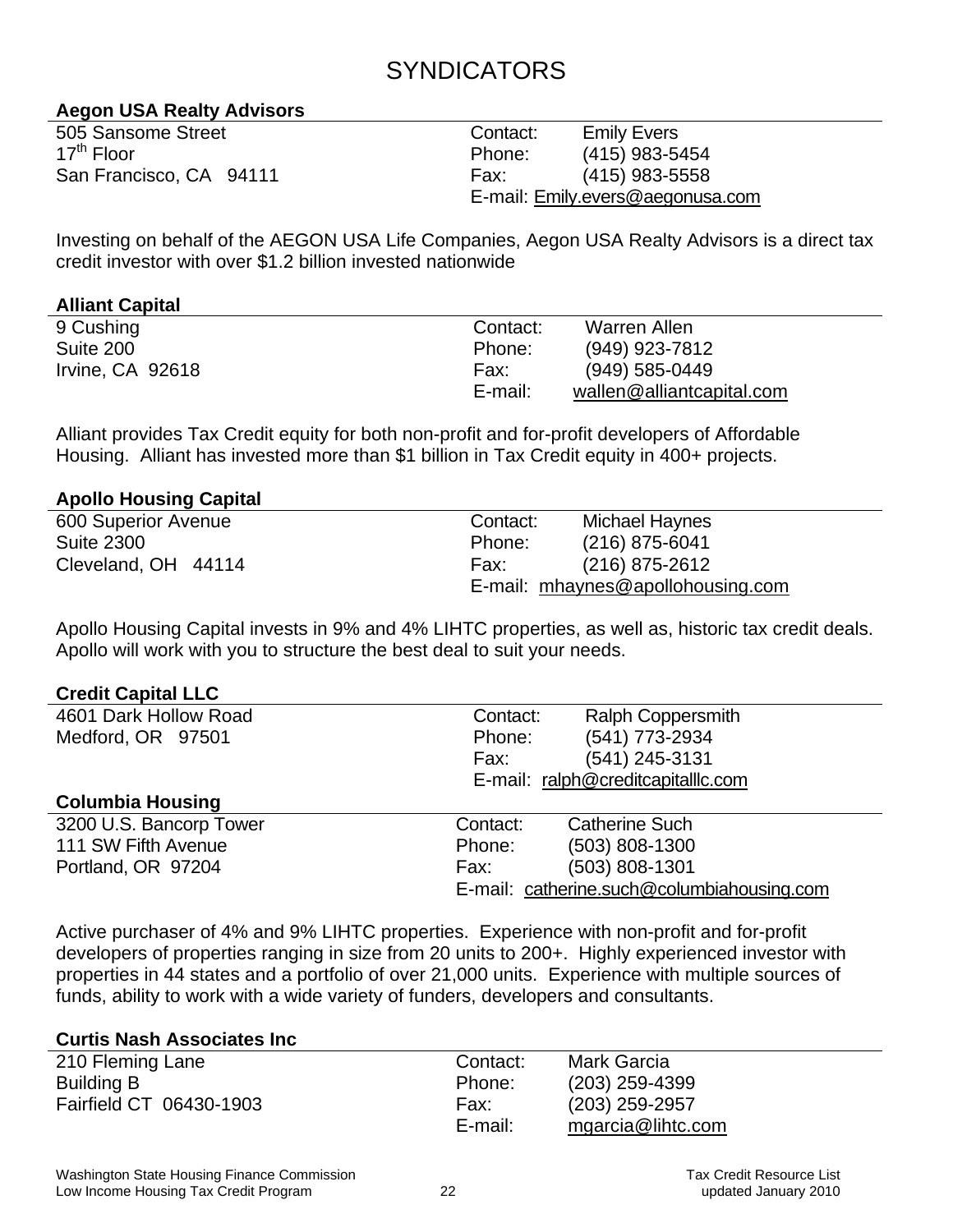Providing equity, debt and unrated tax-exempt bonds for LIHTC projects.

| <b>Enterprise Social Investment Corporation</b> |  |
|-------------------------------------------------|--|
|-------------------------------------------------|--|

| 2025 First Avenue |         | Contact: Paul Breckenridge |
|-------------------|---------|----------------------------|
| Suite 420         | Phone:  | (206)727-2885              |
| Seattle, WA 98121 | Fax:    | (206) 727-2183             |
|                   | E-mail: | pbreckenridge@esic.org     |

ESIC invests on both 9% and 4% LIHTC properties. We work efficiently with non-profit and forprofit partners to create sustainable low-income housing. ESIC is a subsidiary of the Enterprise Foundation.

# **Equity Resource Investment, LLC**

| 1280 Massachusetts Avenue |         | Contact: Paul A. De Simone   |
|---------------------------|---------|------------------------------|
| Cambridge, MA 02138       | Phone:  | (617) 876-4800               |
|                           | Fax:    | (617) 876-7616               |
|                           | E-mail: | desimone@equityresources.com |
|                           |         |                              |

Equity Resource Investments is an equity investor in affordable housing and acquires investment interests including partnership positions from institutions and individuals. To include LIHTC equity positions in the Compliance period.

# **First Partners Inc**

| 400 Commonwealth Avenue                                                                   | Contact: | <b>Richard Robinson</b> |  |
|-------------------------------------------------------------------------------------------|----------|-------------------------|--|
| Boston MA 02215                                                                           | Phone:   | $(617)$ 266-3400        |  |
|                                                                                           |          | (800) 600-4740          |  |
|                                                                                           | Fax:     | $(617)$ 266-1025        |  |
|                                                                                           | E-mail:  | richr@firstpartners.com |  |
| Provides equity for the 9% LIHTC and tax-exempt bond financed bond projects. Also provide |          |                         |  |

section 42 technical assistance to developers and non-profit organizations.

# **Homestead Capital**

| 222 SW Columbia    | Contact: | Susan Asam            |
|--------------------|----------|-----------------------|
| Suite 200          | Phone:   | $(503)$ 276-1555      |
| Portland, OR 97201 | Fax:     | (503) 276-1564        |
|                    | E-mail:  | info@homesteadcap.com |

Homestead capital provides technical assistance to non profit and for-profit developers of affordable housing. This technical assistance takes many forms; guiding novice developers through the tax credit syndication process; providing application assistance; identifying potential grants and sometimes assisting with writing applications; identifying other state or local subsidies for potential projects; providing expert testimony or testifying before locally elected officials. Homestead Capital has begun to off workshops on specific topics like Asset Management, Construction Practices and Oversight, Accounting Practices and Standards, Application Preparation, Project Siting and Financing Techniques.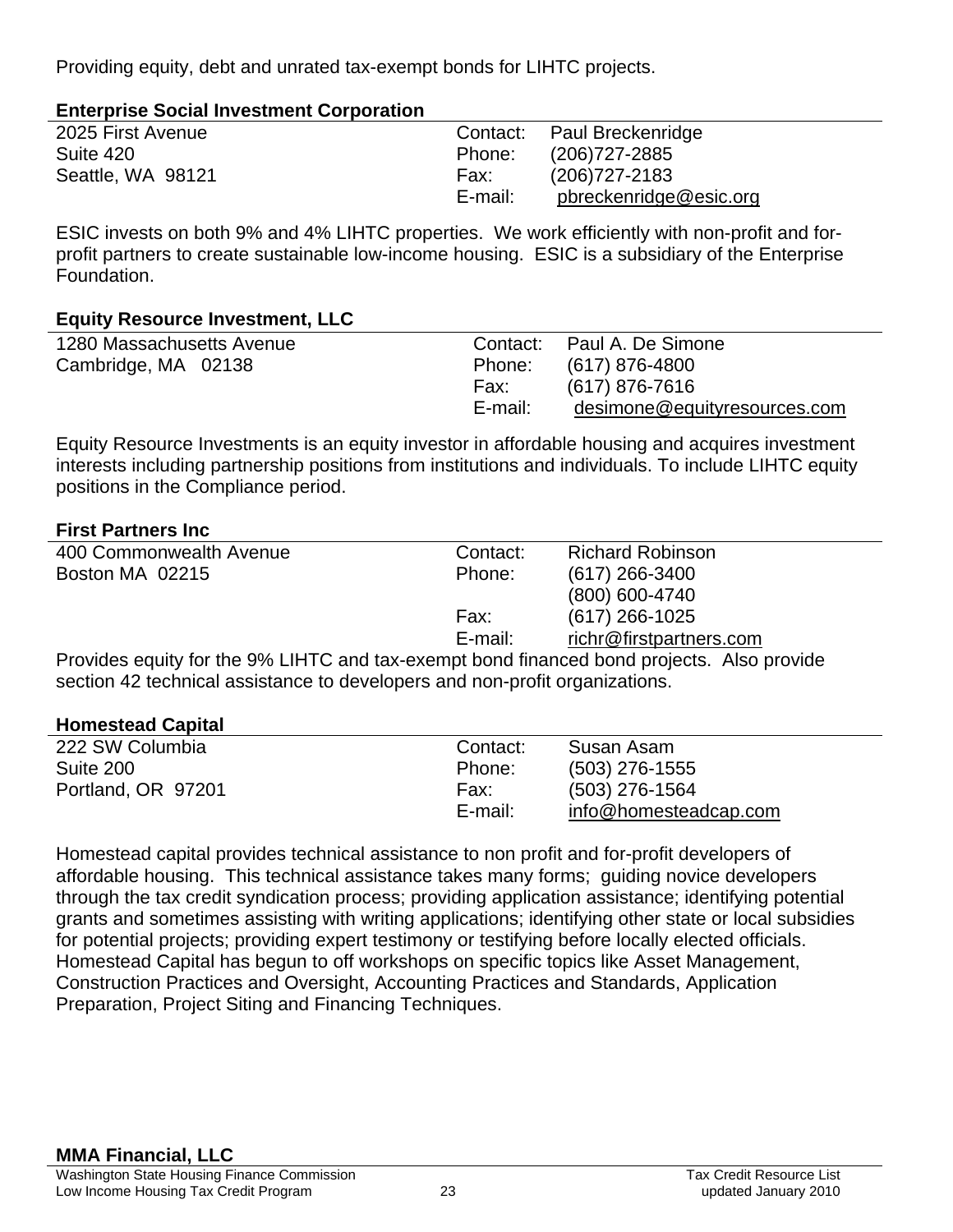| 101 Arch Street  |  |  |
|------------------|--|--|
| Boston, MA 02110 |  |  |

| Contact: | <b>Bernard Husser</b>     |
|----------|---------------------------|
| Phone:   | $(617)$ 488-3209          |
| Fax:     | (617) 790-4452            |
| E-mail:  | bernard.husser@mmafin.com |

Purchase both tax-exempt bond-financed and 9% projects. Provider of equity and debt for LIHTC properties.

#### **Michel Associates, LTD.**

| 451 "D" Street   | Contact: | Chip Holmes                |
|------------------|----------|----------------------------|
| Suite 800        | Phone:   | (617) 261-4646             |
| Boston, MA 02210 |          | (800) 659-5207             |
|                  | Fax:     | (978) 921-5999             |
|                  | E-mail:  | ch-michelassoc@comcast.net |

A highly experienced national firm actively seeking 4% & 9% LIHTC properties with both For-profit and Non-profit developers. Michel, by design, is a small firm providing a high level of personal service to developer partners in 37 states from Maine to California

#### **National Equity Fund (NEF)**

| 2133 Third Avenue | Contact: | M.A. Leonard     |
|-------------------|----------|------------------|
| Suite 116         | Phone:   | $(206)$ 441-5820 |
| Seattle WA 98121  |          | (888) 560-6334   |
|                   | Fax:     | (206) 441-5841   |

#### **National Partnership Investments Corp. (NAPICO)**

| 9090 Wilshire Blvd.     | Contact: | <b>Brian Flaherty</b> |  |
|-------------------------|----------|-----------------------|--|
| Suite 201               | Phone:   | $(866)$ 268-0771      |  |
| Beverly Hills, CA 90211 | Fax      | (617) 268-0772        |  |
|                         | E-mail:  | bfnapico@aol.com      |  |
|                         |          |                       |  |

NAPICO and its affiliates are among the largest and most knowledgeable sponsors of LIHTC and Historic Rehabilitation Tax Credit properties.

#### **Raymond James Tax Credit Funds**

| 880 Carillan Parkway     | Contact: | James Horvick                   |
|--------------------------|----------|---------------------------------|
| St. Petersburg, FL 33716 | Phone:   | $(800)$ 438-8088                |
|                          | Fax:     | (727) 567-8790                  |
|                          | E-mail   | James.Horvick@Raymond.James.com |

E-mail: [gentryt@trgofct.com](mailto:gentryt@trgofct.com) 

Providing equity and debt for Tax Credit developments.

#### **The Richman Group Affordable Housing Corporation**  707 SW Washington St Suite 1570 Portland, OR 97205-3532 Contact: Terry Gentry Phone: (503) 459-8741 Fax: (503) 459-8742